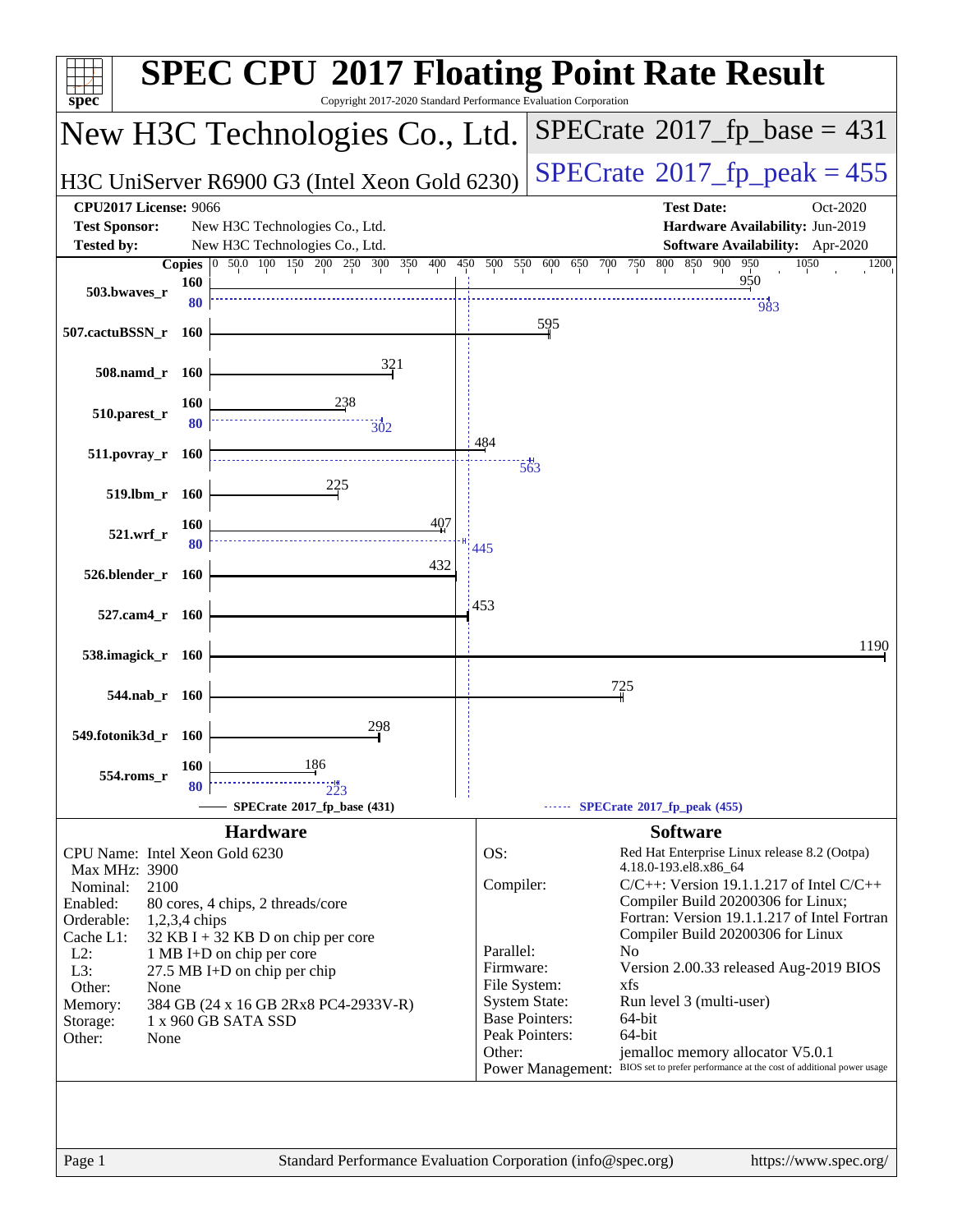| spec                                                                                                                              |                                                                                                                                                                                                                                                                                                                               |                                |              |                |       | <b>SPEC CPU®2017 Floating Point Rate Result</b><br>Copyright 2017-2020 Standard Performance Evaluation Corporation |              |               |                |              |                |              |                                 |              |
|-----------------------------------------------------------------------------------------------------------------------------------|-------------------------------------------------------------------------------------------------------------------------------------------------------------------------------------------------------------------------------------------------------------------------------------------------------------------------------|--------------------------------|--------------|----------------|-------|--------------------------------------------------------------------------------------------------------------------|--------------|---------------|----------------|--------------|----------------|--------------|---------------------------------|--------------|
| $SPECrate$ <sup>®</sup> 2017_fp_base = 431<br>New H3C Technologies Co., Ltd.                                                      |                                                                                                                                                                                                                                                                                                                               |                                |              |                |       |                                                                                                                    |              |               |                |              |                |              |                                 |              |
| $SPECTate@2017_fp\_peak = 455$<br>H3C UniServer R6900 G3 (Intel Xeon Gold 6230)                                                   |                                                                                                                                                                                                                                                                                                                               |                                |              |                |       |                                                                                                                    |              |               |                |              |                |              |                                 |              |
| <b>CPU2017 License: 9066</b><br><b>Test Date:</b><br>Oct-2020                                                                     |                                                                                                                                                                                                                                                                                                                               |                                |              |                |       |                                                                                                                    |              |               |                |              |                |              |                                 |              |
| <b>Test Sponsor:</b><br>New H3C Technologies Co., Ltd.<br>Hardware Availability: Jun-2019                                         |                                                                                                                                                                                                                                                                                                                               |                                |              |                |       |                                                                                                                    |              |               |                |              |                |              |                                 |              |
| <b>Tested by:</b>                                                                                                                 |                                                                                                                                                                                                                                                                                                                               | New H3C Technologies Co., Ltd. |              |                |       |                                                                                                                    |              |               |                |              |                |              | Software Availability: Apr-2020 |              |
|                                                                                                                                   |                                                                                                                                                                                                                                                                                                                               |                                |              |                |       | <b>Results Table</b>                                                                                               |              |               |                |              |                |              |                                 |              |
|                                                                                                                                   |                                                                                                                                                                                                                                                                                                                               |                                |              | <b>Base</b>    |       |                                                                                                                    |              |               |                |              | <b>Peak</b>    |              |                                 |              |
| <b>Benchmark</b>                                                                                                                  | <b>Copies</b>                                                                                                                                                                                                                                                                                                                 | <b>Seconds</b>                 | <b>Ratio</b> | <b>Seconds</b> | Ratio | <b>Seconds</b>                                                                                                     | <b>Ratio</b> | <b>Copies</b> | <b>Seconds</b> | <b>Ratio</b> | <b>Seconds</b> | <b>Ratio</b> | <b>Seconds</b>                  | <b>Ratio</b> |
| 503.bwaves_r                                                                                                                      | 160                                                                                                                                                                                                                                                                                                                           | 1689                           | 950          | 1690           | 950   | 1689                                                                                                               | 950          | 80            | 816            | 983          | 816            | 983          | 817                             | 981          |
| 507.cactuBSSN r                                                                                                                   | 160                                                                                                                                                                                                                                                                                                                           | 341                            | 594          | 339            | 597   | 340                                                                                                                | 595          | 160           | 341            | 594          | 339            | 597          | 340                             | 595          |
| 508.namd r                                                                                                                        | 160                                                                                                                                                                                                                                                                                                                           | 472                            | 322          | 474            | 321   | 473                                                                                                                | 321          | 160           | 472            | 322          | 474            | 321          | 473                             | 321          |
| 510.parest_r                                                                                                                      | 160                                                                                                                                                                                                                                                                                                                           | 1757                           | 238          | 1753           | 239   | 1759                                                                                                               | 238          | 80            | 692            | 302          | 692            | 302          | 691                             | 303          |
| 511.povray_r                                                                                                                      | 160                                                                                                                                                                                                                                                                                                                           | 772                            | 484          | 772            | 484   | 771                                                                                                                | 484          | 160           | 663            | 563          | 665            | 562          | 657                             | 569          |
| 519.lbm r                                                                                                                         | 160                                                                                                                                                                                                                                                                                                                           | 751                            | 225          | 751            | 225   | 751                                                                                                                | 225          | 160           | 751            | 225          | 751            | 225          | 751                             | 225          |
| $521.wrf_r$                                                                                                                       | 160                                                                                                                                                                                                                                                                                                                           | 868                            | 413          | 880            | 407   | 882                                                                                                                | 406          | 80            | 403            | 445          | 403            | 445          | 400                             | 448          |
| 526.blender r                                                                                                                     | 160                                                                                                                                                                                                                                                                                                                           | 564                            | 432          | 565            | 431   | 564                                                                                                                | 432          | 160           | 564            | 432          | 565            | 431          | 564                             | 432          |
| 527.cam4_r                                                                                                                        | 160                                                                                                                                                                                                                                                                                                                           | 619                            | 452          | 615            | 455   | 617                                                                                                                | 453          | 160           | 619            | 452          | 615            | 455          | 617                             | 453          |
| 538.imagick_r                                                                                                                     | 160                                                                                                                                                                                                                                                                                                                           | 336                            | <b>1190</b>  | 336            | 1190  | 335                                                                                                                | 1190         | 160           | 336            | <b>1190</b>  | 336            | 1190         | 335                             | 1190         |
| 544.nab r                                                                                                                         | 160                                                                                                                                                                                                                                                                                                                           | 371                            | 725          | 371            | 725   | 373                                                                                                                | 721          | 160           | 371            | 725          | 371            | 725          | 373                             | 721          |
| 549.fotonik3d_r                                                                                                                   | 160                                                                                                                                                                                                                                                                                                                           | 2091                           | 298          | 2104           | 296   | 2094                                                                                                               | 298          | 160           | 2091           | 298          | 2104           | 296          | 2094                            | 298          |
| 554.roms r                                                                                                                        | 160                                                                                                                                                                                                                                                                                                                           | 1369                           | 186          | 1372           | 185   | 1370                                                                                                               | 186          | 80            | 570            | 223          | 580            | 219          | 563                             | 226          |
| $SPECrate^*2017_fp\_base =$                                                                                                       |                                                                                                                                                                                                                                                                                                                               |                                | 431          |                |       |                                                                                                                    |              |               |                |              |                |              |                                 |              |
| $SPECrate*2017_fp\_peak =$                                                                                                        |                                                                                                                                                                                                                                                                                                                               |                                | 455          |                |       |                                                                                                                    |              |               |                |              |                |              |                                 |              |
|                                                                                                                                   |                                                                                                                                                                                                                                                                                                                               |                                |              |                |       |                                                                                                                    |              |               |                |              |                |              |                                 |              |
| Results appear in the order in which they were run. Bold underlined text indicates a median measurement.<br><b>Compiler Notes</b> |                                                                                                                                                                                                                                                                                                                               |                                |              |                |       |                                                                                                                    |              |               |                |              |                |              |                                 |              |
|                                                                                                                                   | The inconsistent Compiler version information under Compiler Version section is due to a discrepancy in Intel Compiler.<br>The correct version of C/C++ compiler is: Version 19.1.1.217 Build 20200306 Compiler for Linux<br>The correct version of Fortran compiler is: Version 19.1.1.217 Build 20200306 Compiler for Linux |                                |              |                |       |                                                                                                                    |              |               |                |              |                |              |                                 |              |

#### **[Submit Notes](http://www.spec.org/auto/cpu2017/Docs/result-fields.html#SubmitNotes)**

 The numactl mechanism was used to bind copies to processors. The config file option 'submit' was used to generate numactl commands to bind each copy to a specific processor. For details, please see the config file.

#### **[Operating System Notes](http://www.spec.org/auto/cpu2017/Docs/result-fields.html#OperatingSystemNotes)**

Stack size set to unlimited using "ulimit -s unlimited"

#### **[Environment Variables Notes](http://www.spec.org/auto/cpu2017/Docs/result-fields.html#EnvironmentVariablesNotes)**

Environment variables set by runcpu before the start of the run: LD\_LIBRARY\_PATH = "/home/speccpu/lib/intel64:/home/speccpu/je5.0.1-64" MALLOC\_CONF = "retain:true"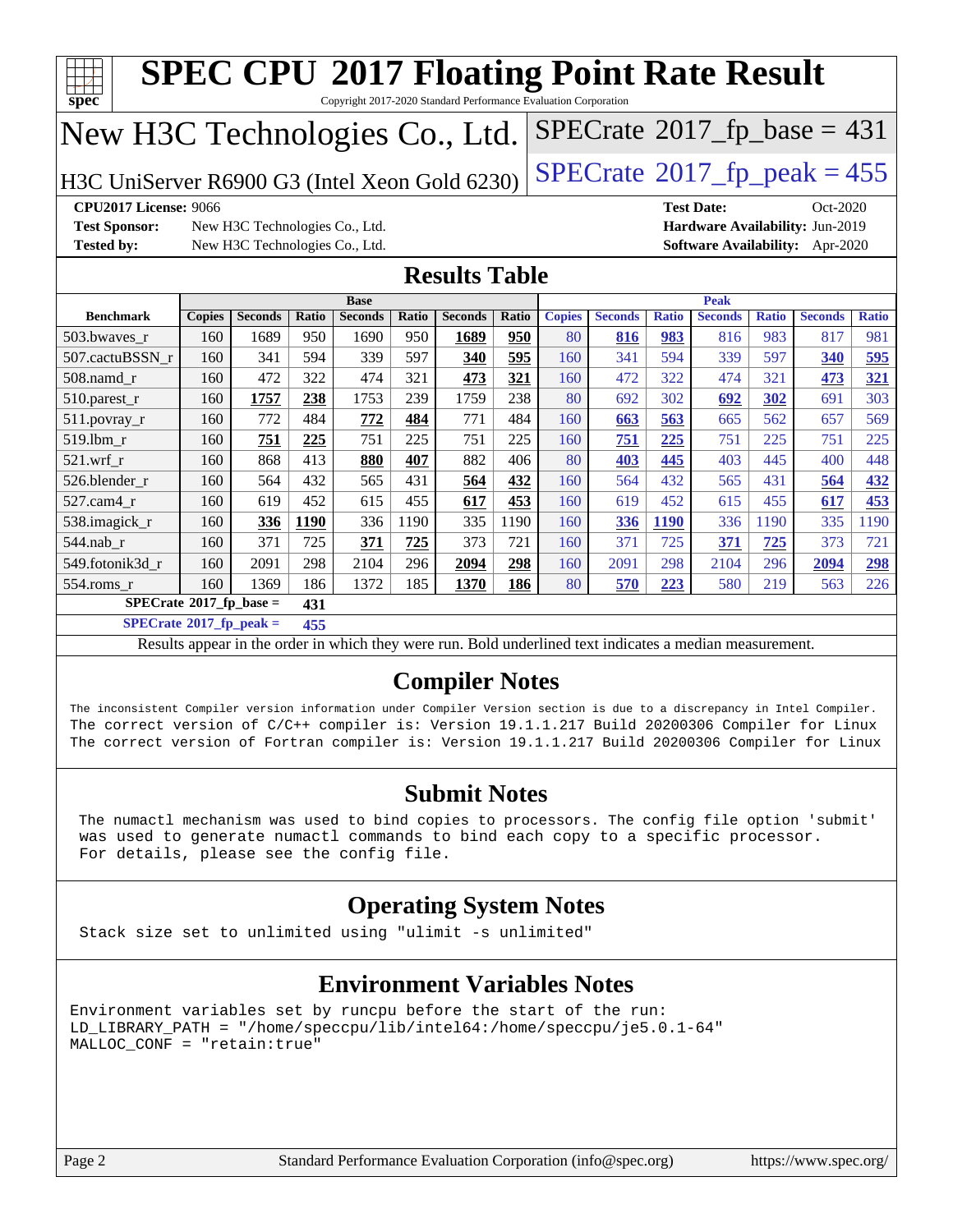| <b>SPEC CPU®2017 Floating Point Rate Result</b><br>Copyright 2017-2020 Standard Performance Evaluation Corporation<br>$spec^*$                                                                                                                                                                                                                                                                                                                                                                                                                                                                                                                                                                                                                                                                                                                                                                                                                                                                                                                                                                      |                                                                           |  |  |  |  |
|-----------------------------------------------------------------------------------------------------------------------------------------------------------------------------------------------------------------------------------------------------------------------------------------------------------------------------------------------------------------------------------------------------------------------------------------------------------------------------------------------------------------------------------------------------------------------------------------------------------------------------------------------------------------------------------------------------------------------------------------------------------------------------------------------------------------------------------------------------------------------------------------------------------------------------------------------------------------------------------------------------------------------------------------------------------------------------------------------------|---------------------------------------------------------------------------|--|--|--|--|
| New H3C Technologies Co., Ltd.                                                                                                                                                                                                                                                                                                                                                                                                                                                                                                                                                                                                                                                                                                                                                                                                                                                                                                                                                                                                                                                                      | $SPECrate^{\circ}2017$ [p base = 431                                      |  |  |  |  |
| H3C UniServer R6900 G3 (Intel Xeon Gold 6230)                                                                                                                                                                                                                                                                                                                                                                                                                                                                                                                                                                                                                                                                                                                                                                                                                                                                                                                                                                                                                                                       | $SPECrate^{\circ}2017$ _fp_peak = 455                                     |  |  |  |  |
| <b>CPU2017 License: 9066</b>                                                                                                                                                                                                                                                                                                                                                                                                                                                                                                                                                                                                                                                                                                                                                                                                                                                                                                                                                                                                                                                                        | <b>Test Date:</b><br>Oct-2020                                             |  |  |  |  |
| <b>Test Sponsor:</b><br>New H3C Technologies Co., Ltd.<br><b>Tested by:</b><br>New H3C Technologies Co., Ltd.                                                                                                                                                                                                                                                                                                                                                                                                                                                                                                                                                                                                                                                                                                                                                                                                                                                                                                                                                                                       | Hardware Availability: Jun-2019<br><b>Software Availability:</b> Apr-2020 |  |  |  |  |
| <b>General Notes</b>                                                                                                                                                                                                                                                                                                                                                                                                                                                                                                                                                                                                                                                                                                                                                                                                                                                                                                                                                                                                                                                                                |                                                                           |  |  |  |  |
| Binaries compiled on a system with 1x Intel Core i9-7980XE CPU + 64GB RAM<br>memory using Redhat Enterprise Linux 8.0<br>NA: The test sponsor attests, as of date of publication, that CVE-2017-5754 (Meltdown)<br>is mitigated in the system as tested and documented.<br>Yes: The test sponsor attests, as of date of publication, that CVE-2017-5753 (Spectre variant 1)<br>is mitigated in the system as tested and documented.<br>Yes: The test sponsor attests, as of date of publication, that CVE-2017-5715 (Spectre variant 2)<br>is mitigated in the system as tested and documented.<br>Transparent Huge Pages enabled by default<br>Prior to runcpu invocation<br>Filesystem page cache synced and cleared with:<br>sync; echo 3><br>/proc/sys/vm/drop_caches<br>runcpu command invoked through numactl i.e.:<br>numactl --interleave=all runcpu <etc><br/>jemalloc, a general purpose malloc implementation<br/>built with the RedHat Enterprise 7.5, and the system compiler gcc 4.8.5<br/>sources available from jemalloc.net or https://github.com/jemalloc/jemalloc/releases</etc> |                                                                           |  |  |  |  |
| <b>Platform Notes</b><br>BIOS settings:<br>Set SNC to Enabled<br>Set IMC Interleaving to 1-way Interleave<br>Set Patrol Scrub to Disabled                                                                                                                                                                                                                                                                                                                                                                                                                                                                                                                                                                                                                                                                                                                                                                                                                                                                                                                                                           |                                                                           |  |  |  |  |
| Sysinfo program /home/speccpu/bin/sysinfo<br>Rev: r6365 of 2019-08-21 295195f888a3d7edble6e46a485a0011<br>running on localhost. localdomain Sat Oct 24 02:08:02 2020                                                                                                                                                                                                                                                                                                                                                                                                                                                                                                                                                                                                                                                                                                                                                                                                                                                                                                                                |                                                                           |  |  |  |  |
| SUT (System Under Test) info as seen by some common utilities.<br>For more information on this section, see<br>https://www.spec.org/cpu2017/Docs/config.html#sysinfo                                                                                                                                                                                                                                                                                                                                                                                                                                                                                                                                                                                                                                                                                                                                                                                                                                                                                                                                |                                                                           |  |  |  |  |
| From /proc/cpuinfo<br>model name: Intel(R) Xeon(R) Gold 6230 CPU @ 2.10GHz<br>"physical id"s (chips)<br>160 "processors"<br>cores, siblings (Caution: counting these is hw and system dependent. The following<br>excerpts from /proc/cpuinfo might not be reliable. Use with caution.)<br>cpu cores : 20<br>siblings : 40<br>physical 0: cores 0 1 2 3 4 8 9 10 11 12 16 17 18 19 20 24 25 26 27 28<br>physical 1: cores 0 1 2 3 4 8 9 10 11 12 16 17 18 19 20 24 25 26 27 28<br>physical 2: cores 0 1 2 3 4 8 9 10 11 12 16 17 18 19 20 24 25 26 27 28<br>physical 3: cores 0 1 2 3 4 8 9 10 11 12 16 17 18 19 20 24 25 26 27 28                                                                                                                                                                                                                                                                                                                                                                                                                                                                  |                                                                           |  |  |  |  |
| (Continued on next page)                                                                                                                                                                                                                                                                                                                                                                                                                                                                                                                                                                                                                                                                                                                                                                                                                                                                                                                                                                                                                                                                            |                                                                           |  |  |  |  |
| Page 3<br>Standard Performance Evaluation Corporation (info@spec.org)                                                                                                                                                                                                                                                                                                                                                                                                                                                                                                                                                                                                                                                                                                                                                                                                                                                                                                                                                                                                                               | https://www.spec.org/                                                     |  |  |  |  |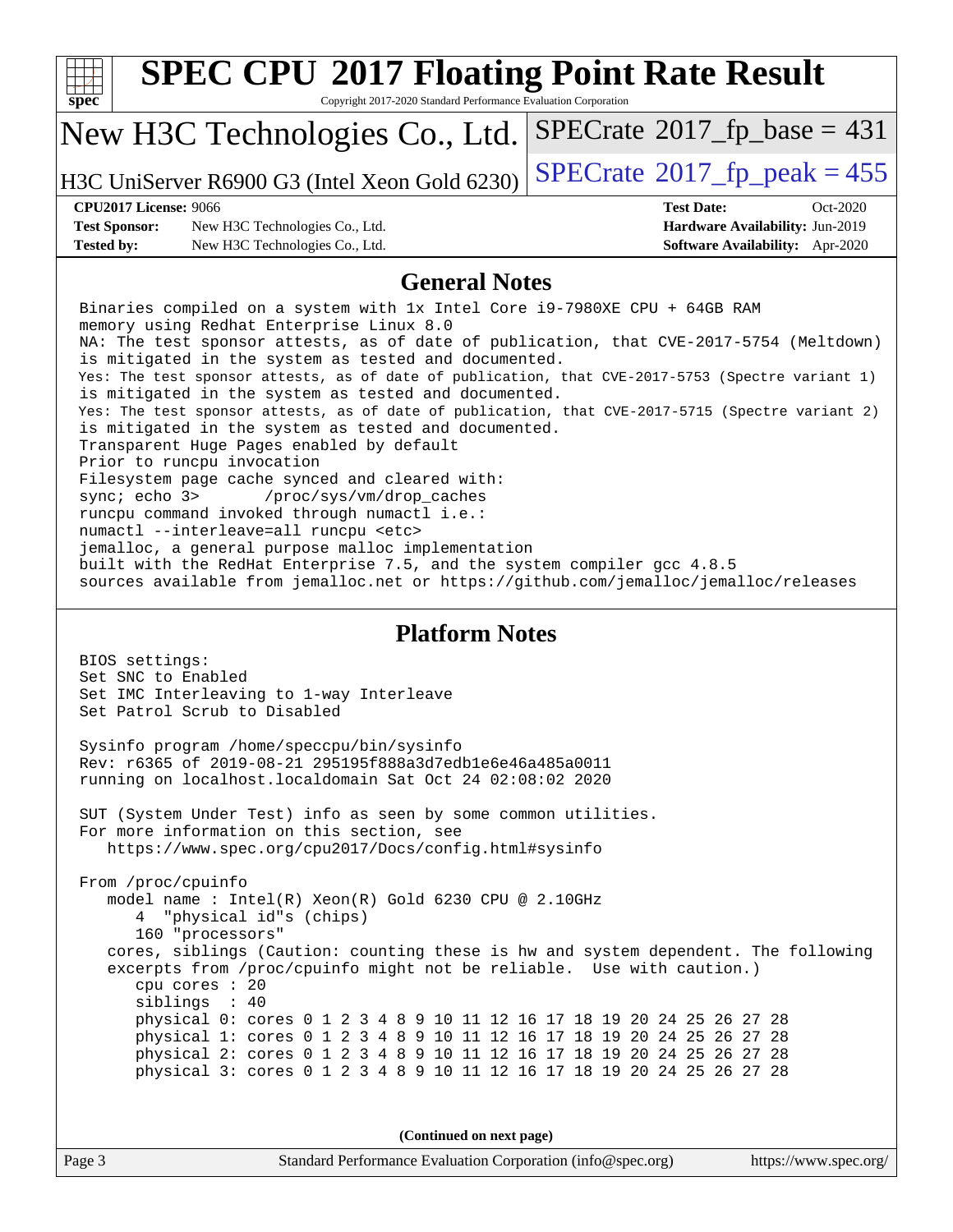| spec <sup>®</sup>                 | <b>SPEC CPU®2017 Floating Point Rate Result</b><br>Copyright 2017-2020 Standard Performance Evaluation Corporation |                                              |  |  |  |  |  |
|-----------------------------------|--------------------------------------------------------------------------------------------------------------------|----------------------------------------------|--|--|--|--|--|
|                                   | New H3C Technologies Co., Ltd.                                                                                     | $SPECrate^{\circledast}2017_fp\_base = 431$  |  |  |  |  |  |
|                                   | H3C UniServer R6900 G3 (Intel Xeon Gold 6230)                                                                      | $SPECrate^{\circledcirc}2017$ _fp_peak = 455 |  |  |  |  |  |
| CPU2017 License: 9066             |                                                                                                                    | <b>Test Date:</b><br>$Oct-2020$              |  |  |  |  |  |
| <b>Test Sponsor:</b>              | New H3C Technologies Co., Ltd.                                                                                     | Hardware Availability: Jun-2019              |  |  |  |  |  |
| <b>Tested by:</b>                 | New H3C Technologies Co., Ltd.                                                                                     | <b>Software Availability:</b> Apr-2020       |  |  |  |  |  |
| <b>Platform Notes (Continued)</b> |                                                                                                                    |                                              |  |  |  |  |  |

#### **[Platform Notes \(Continued\)](http://www.spec.org/auto/cpu2017/Docs/result-fields.html#PlatformNotes)**

| From lscpu:                  |                                                                                      |
|------------------------------|--------------------------------------------------------------------------------------|
| Architecture:                | x86 64                                                                               |
| $CPU$ op-mode( $s$ ):        | $32$ -bit, $64$ -bit                                                                 |
| Byte Order:                  | Little Endian                                                                        |
| CPU(s):                      | 160                                                                                  |
| On-line CPU(s) list: $0-159$ |                                                                                      |
| Thread( $s$ ) per core:      | 2                                                                                    |
| Core(s) per socket:          | 20                                                                                   |
| Socket(s):                   | 4                                                                                    |
| NUMA $node(s):$              | 8                                                                                    |
| Vendor ID:                   | GenuineIntel                                                                         |
| CPU family:                  | 6                                                                                    |
| Model:                       | 85                                                                                   |
| Model name:                  | $Intel(R) Xeon(R) Gold 6230 CPU @ 2.10GHz$                                           |
| Stepping:                    | 7                                                                                    |
| CPU MHz:                     | 3603.982                                                                             |
| CPU max MHz:                 | 3900.0000                                                                            |
| CPU min MHz:                 | 800.0000                                                                             |
| BogoMIPS:                    | 4200.00                                                                              |
| Virtualization:              | $VT - x$                                                                             |
| L1d cache:                   | 32K                                                                                  |
| Lli cache:                   | 32K                                                                                  |
| L2 cache:                    | 1024K                                                                                |
| L3 cache:                    | 28160K                                                                               |
| NUMA node0 CPU(s):           | $0-2, 5, 6, 10-12, 15, 16, 80-82, 85, 86, 90-92, 95, 96$                             |
| NUMA nodel CPU(s):           | 3, 4, 7-9, 13, 14, 17-19, 83, 84, 87-89, 93, 94, 97-99                               |
| NUMA $node2$ $CPU(s):$       | 20-22, 25, 26, 30-32, 35, 36, 100-102, 105, 106, 110-112, 115, 116                   |
| NUMA node3 CPU(s):           | 23, 24, 27-29, 33, 34, 37-39, 103, 104, 107-109, 113, 114, 117-119                   |
| NUMA node4 CPU(s):           | 40-42, 45, 46, 50-52, 55, 56, 120-122, 125, 126, 130-132, 135, 136                   |
| NUMA $node5$ CPU $(s)$ :     | 43, 44, 47-49, 53, 54, 57-59, 123, 124, 127-129, 133, 134, 137-139                   |
| NUMA node6 $CPU(s):$         | 60-62, 65, 66, 70-72, 75, 76, 140-142, 145, 146, 150-152, 155, 156                   |
| NUMA $node7$ CPU $(s)$ :     | 63, 64, 67-69, 73, 74, 77-79, 143, 144, 147-149, 153, 154, 157-159                   |
| Flaqs:                       | fpu vme de pse tsc msr pae mce cx8 apic sep mtrr pge mca cmov                        |
|                              | pat pse36 clflush dts acpi mmx fxsr sse sse2 ss ht tm pbe syscall nx pdpe1gb rdtscp  |
|                              | lm constant_tsc art arch_perfmon pebs bts rep_good nopl xtopology nonstop_tsc cpuid  |
|                              | aperfmperf pni pclmulqdq dtes64 monitor ds_cpl vmx smx est tm2 ssse3 sdbg fma cx16   |
|                              | xtpr pdcm pcid dca sse4_1 sse4_2 x2apic movbe popcnt tsc_deadline_timer aes xsave    |
|                              | avx f16c rdrand lahf_lm abm 3dnowprefetch cpuid_fault epb cat_13 cdp_13              |
|                              | invpcid_single intel_ppin ssbd mba ibrs ibpb stibp ibrs_enhanced tpr_shadow vnmi     |
|                              | flexpriority ept vpid fsgsbase tsc_adjust bmil hle avx2 smep bmi2 erms invpcid rtm   |
|                              | cqm mpx rdt_a avx512f avx512dq rdseed adx smap clflushopt clwb intel_pt avx512cd     |
|                              | avx512bw avx512vl xsaveopt xsavec xgetbvl xsaves cqm_llc cqm_occup_llc cqm_mbm_total |
|                              | cqm_mbm_local dtherm ida arat pln pts pku ospke avx512_vnni md_clear flush_l1d       |
| arch_capabilities            |                                                                                      |
|                              |                                                                                      |
| /proc/cpuinfo cache data     |                                                                                      |
| cache size : 28160 KB        |                                                                                      |
|                              |                                                                                      |

**(Continued on next page)**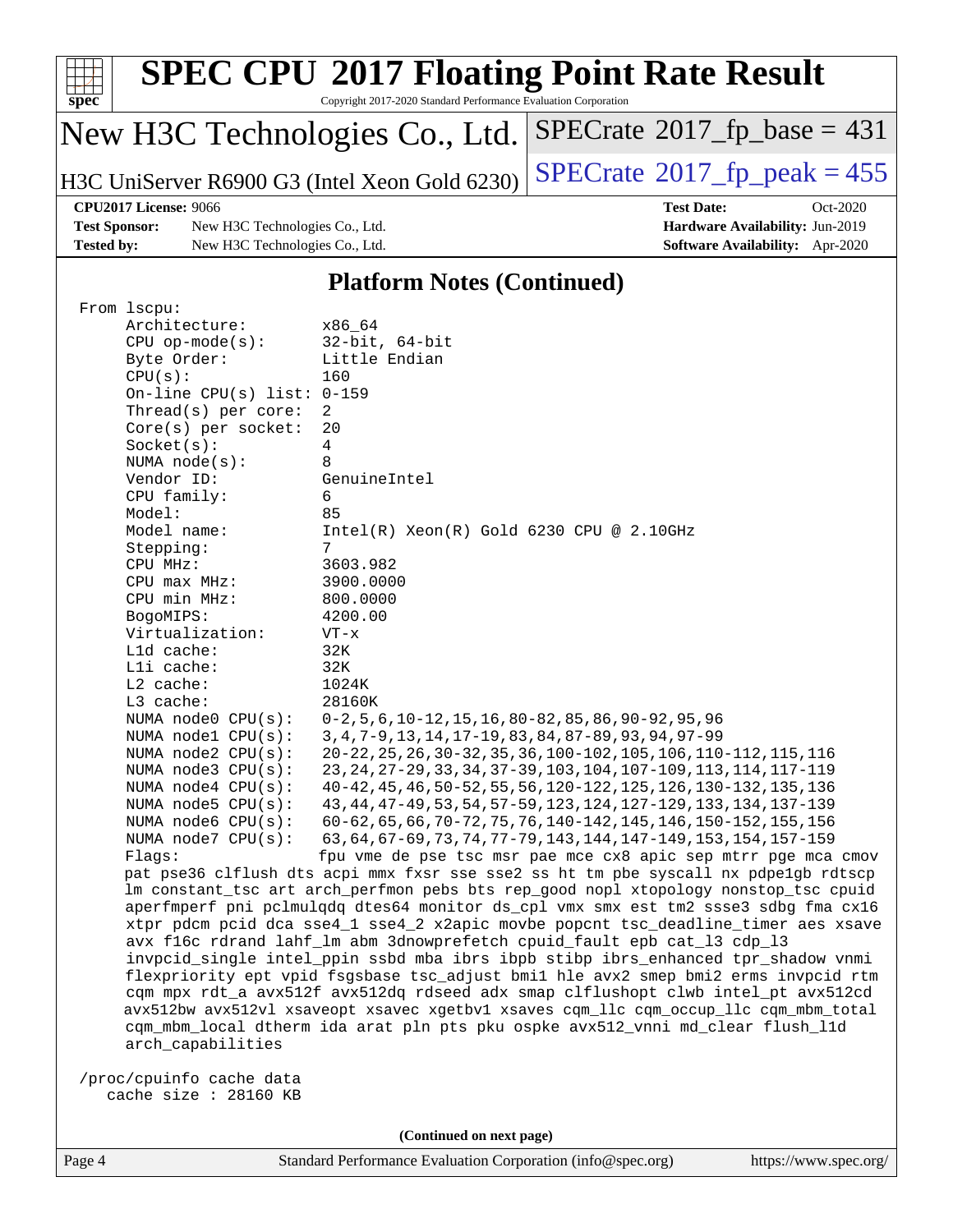

 available: 8 nodes (0-7) node 0 cpus: 0 1 2 5 6 10 11 12 15 16 80 81 82 85 86 90 91 92 95 96 node 0 size: 46685 MB node 0 free: 35755 MB node 1 cpus: 3 4 7 8 9 13 14 17 18 19 83 84 87 88 89 93 94 97 98 99 node 1 size: 48379 MB node 1 free: 39646 MB node 2 cpus: 20 21 22 25 26 30 31 32 35 36 100 101 102 105 106 110 111 112 115 116 node 2 size: 48379 MB node 2 free: 40255 MB node 3 cpus: 23 24 27 28 29 33 34 37 38 39 103 104 107 108 109 113 114 117 118 119 node 3 size: 48379 MB node 3 free: 40323 MB node 4 cpus: 40 41 42 45 46 50 51 52 55 56 120 121 122 125 126 130 131 132 135 136 node 4 size: 48379 MB node 4 free: 40404 MB node 5 cpus: 43 44 47 48 49 53 54 57 58 59 123 124 127 128 129 133 134 137 138 139 node 5 size: 48352 MB node 5 free: 40462 MB node 6 cpus: 60 61 62 65 66 70 71 72 75 76 140 141 142 145 146 150 151 152 155 156 node 6 size: 48379 MB node 6 free: 40503 MB node 7 cpus: 63 64 67 68 69 73 74 77 78 79 143 144 147 148 149 153 154 157 158 159 node 7 size: 48376 MB node 7 free: 40334 MB node distances: node 0 1 2 3 4 5 6 7 0: 10 11 21 21 21 21 21 21 1: 11 10 21 21 21 21 21 21 2: 21 21 10 11 21 21 21 21 3: 21 21 11 10 21 21 21 21 4: 21 21 21 21 10 11 21 21 5: 21 21 21 21 11 10 21 21 6: 21 21 21 21 21 21 10 11 7: 21 21 21 21 21 21 11 10 From /proc/meminfo MemTotal: 394559696 kB HugePages\_Total: 0 Hugepagesize: 2048 kB From /etc/\*release\* /etc/\*version\* os-release:

**(Continued on next page)**

NAME="Red Hat Enterprise Linux"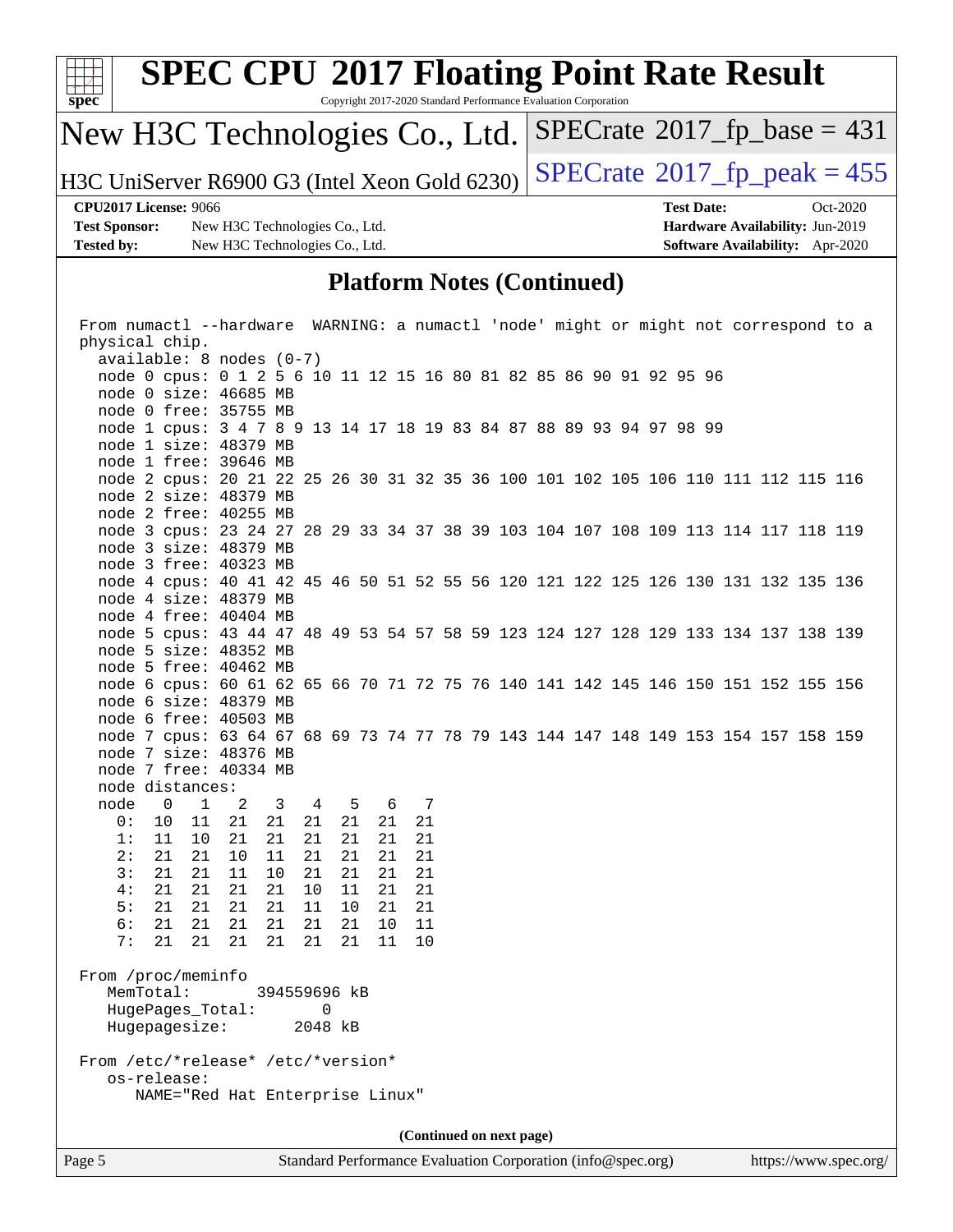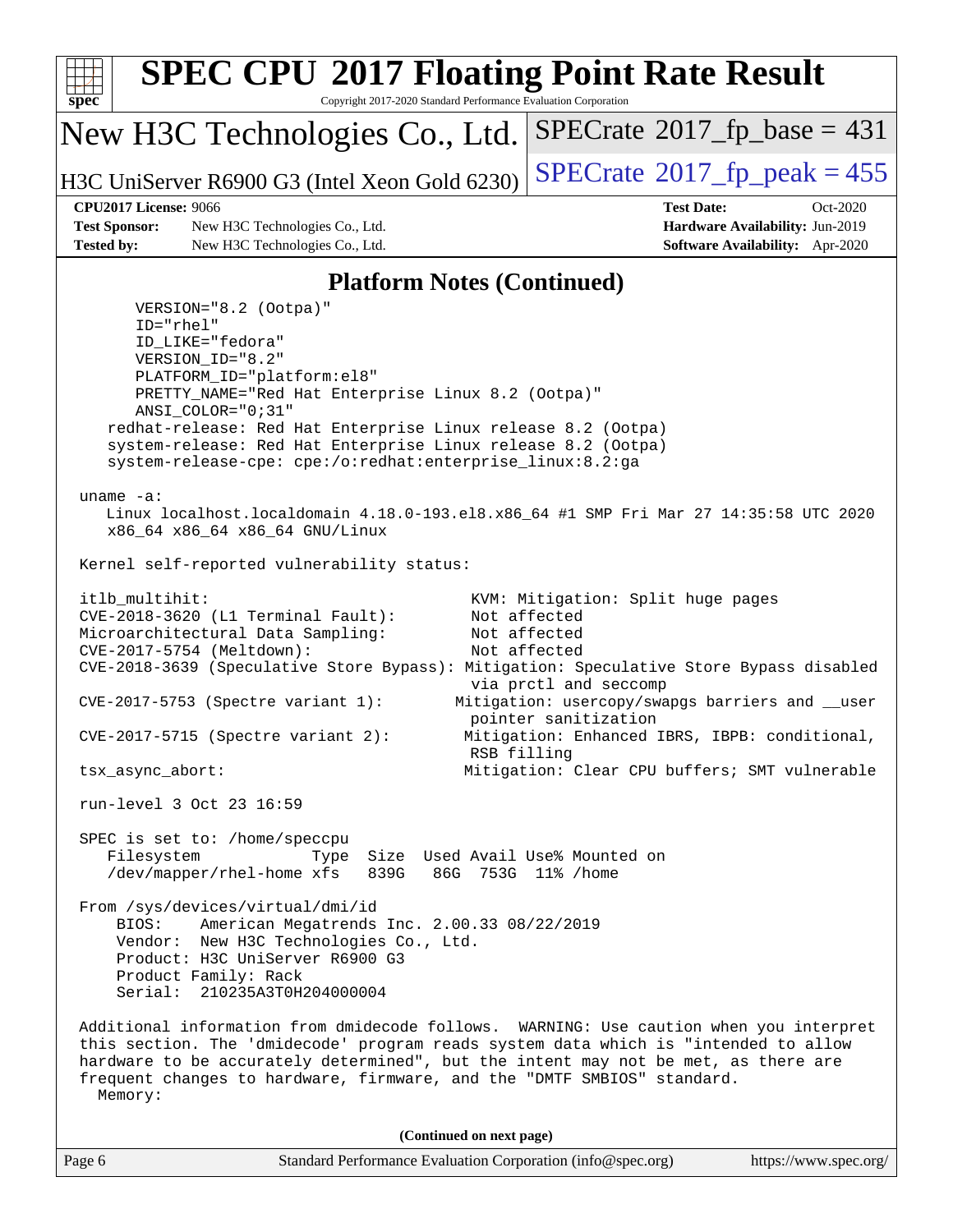| $spec^*$                                                                  | <b>SPEC CPU®2017 Floating Point Rate Result</b><br>Copyright 2017-2020 Standard Performance Evaluation Corporation                                                                                                                                                                                                                                                       |                                                                                                     |
|---------------------------------------------------------------------------|--------------------------------------------------------------------------------------------------------------------------------------------------------------------------------------------------------------------------------------------------------------------------------------------------------------------------------------------------------------------------|-----------------------------------------------------------------------------------------------------|
|                                                                           | New H3C Technologies Co., Ltd.                                                                                                                                                                                                                                                                                                                                           | $SPECrate^{\circ}2017$ fp base = 431                                                                |
|                                                                           | H3C UniServer R6900 G3 (Intel Xeon Gold 6230)                                                                                                                                                                                                                                                                                                                            | $SPECTate@2017_fp\_peak = 455$                                                                      |
| <b>CPU2017 License: 9066</b><br><b>Test Sponsor:</b><br><b>Tested by:</b> | New H3C Technologies Co., Ltd.<br>New H3C Technologies Co., Ltd.                                                                                                                                                                                                                                                                                                         | <b>Test Date:</b><br>Oct-2020<br>Hardware Availability: Jun-2019<br>Software Availability: Apr-2020 |
|                                                                           | <b>Platform Notes (Continued)</b><br>24x Micron 18ASF2G72PDZ-2G9E1 16 GB 2 rank 2933<br>24x NO DIMM NO DIMM<br>(End of data from sysinfo program)                                                                                                                                                                                                                        |                                                                                                     |
|                                                                           | <b>Compiler Version Notes</b>                                                                                                                                                                                                                                                                                                                                            |                                                                                                     |
| C                                                                         | 519.1bm_r(base, peak) 538.imagick_r(base, peak)<br>544.nab_r(base, peak)                                                                                                                                                                                                                                                                                                 |                                                                                                     |
|                                                                           | Intel(R) C Compiler for applications running on Intel(R) 64, Version 2021.1<br>NextGen Build 20200304<br>Copyright (C) 1985-2020 Intel Corporation. All rights reserved.                                                                                                                                                                                                 |                                                                                                     |
| $C++$                                                                     | 508.namd_r(base, peak) 510.parest_r(base, peak)                                                                                                                                                                                                                                                                                                                          |                                                                                                     |
|                                                                           | Intel(R) C++ Compiler for applications running on Intel(R) 64, Version 2021.1<br>NextGen Build 20200304<br>Copyright (C) 1985-2020 Intel Corporation. All rights reserved.                                                                                                                                                                                               |                                                                                                     |
| $C++$ , $C$                                                               | 511.povray_r(base) 526.blender_r(base, peak)                                                                                                                                                                                                                                                                                                                             |                                                                                                     |
|                                                                           | Intel(R) $C++$ Compiler for applications running on Intel(R) 64, Version 2021.1<br>NextGen Build 20200304<br>Copyright (C) 1985-2020 Intel Corporation. All rights reserved.<br>Intel(R) C Compiler for applications running on Intel(R) $64$ , Version 2021.1<br>NextGen Build 20200304<br>Copyright (C) 1985-2020 Intel Corporation. All rights reserved.              |                                                                                                     |
|                                                                           | $C++$ , C $\qquad \qquad \vert$ 511.povray_r(peak)                                                                                                                                                                                                                                                                                                                       |                                                                                                     |
|                                                                           | Intel(R) $C++$ Intel(R) 64 Compiler for applications running on Intel(R) 64,<br>Version 19.1.1.217 Build 20200306<br>Copyright (C) 1985-2020 Intel Corporation. All rights reserved.<br>Intel(R) C Intel(R) 64 Compiler for applications running on Intel(R) 64,<br>Version 19.1.1.217 Build 20200306<br>Copyright (C) 1985-2020 Intel Corporation. All rights reserved. |                                                                                                     |
|                                                                           | (Continued on next page)                                                                                                                                                                                                                                                                                                                                                 |                                                                                                     |

Page 7 Standard Performance Evaluation Corporation [\(info@spec.org\)](mailto:info@spec.org) <https://www.spec.org/>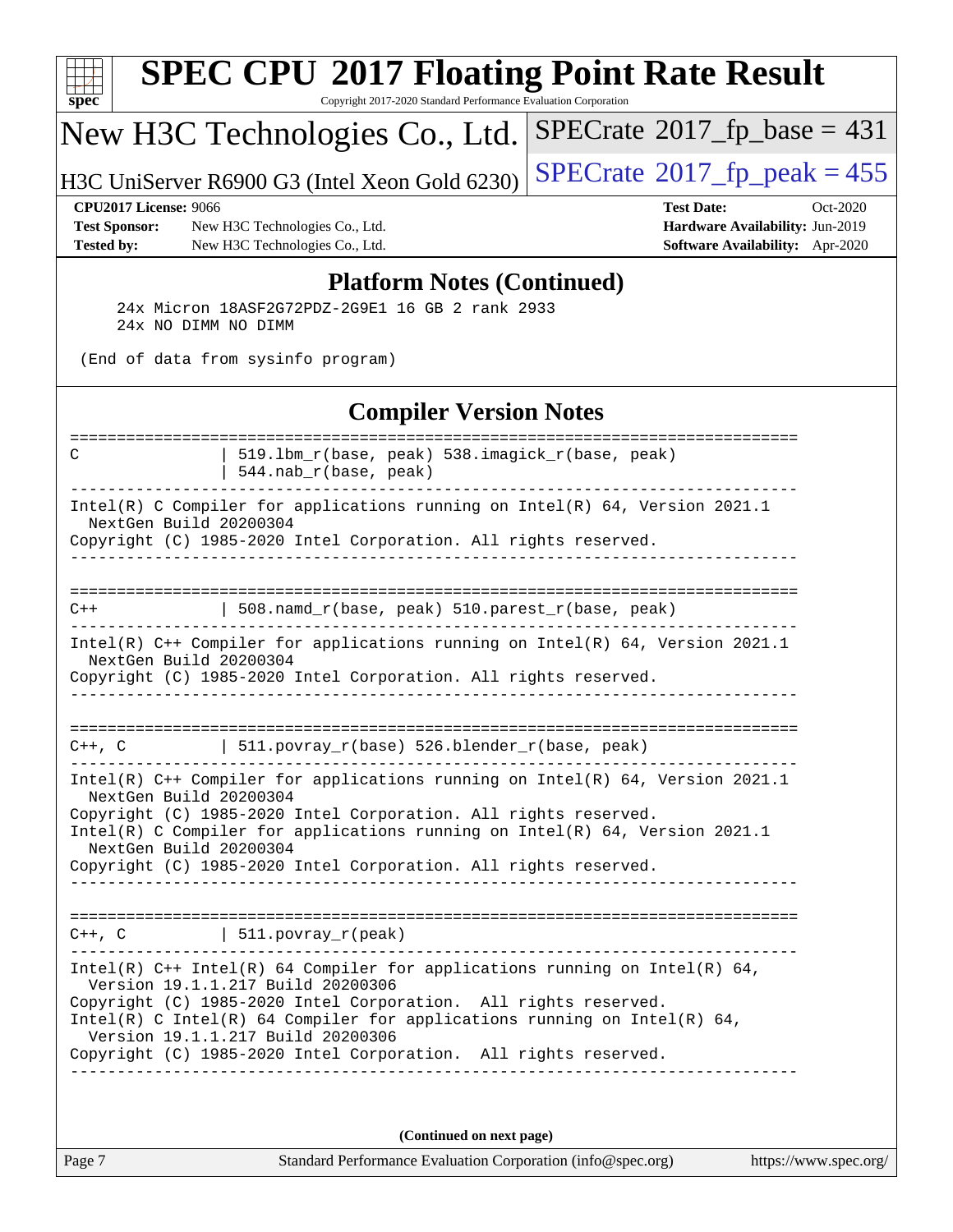

# **[SPEC CPU](http://www.spec.org/auto/cpu2017/Docs/result-fields.html#SPECCPU2017FloatingPointRateResult)[2017 Floating Point Rate Result](http://www.spec.org/auto/cpu2017/Docs/result-fields.html#SPECCPU2017FloatingPointRateResult)**

Copyright 2017-2020 Standard Performance Evaluation Corporation

## New H3C Technologies Co., Ltd.

H3C UniServer R6900 G3 (Intel Xeon Gold 6230) [SPECrate](http://www.spec.org/auto/cpu2017/Docs/result-fields.html#SPECrate2017fppeak)®2017\_fp\_peak =  $455$ 

 $SPECTate@2017_fp\_base = 431$ 

**[Test Sponsor:](http://www.spec.org/auto/cpu2017/Docs/result-fields.html#TestSponsor)** New H3C Technologies Co., Ltd. **[Hardware Availability:](http://www.spec.org/auto/cpu2017/Docs/result-fields.html#HardwareAvailability)** Jun-2019 **[Tested by:](http://www.spec.org/auto/cpu2017/Docs/result-fields.html#Testedby)** New H3C Technologies Co., Ltd. **[Software Availability:](http://www.spec.org/auto/cpu2017/Docs/result-fields.html#SoftwareAvailability)** Apr-2020

**[CPU2017 License:](http://www.spec.org/auto/cpu2017/Docs/result-fields.html#CPU2017License)** 9066 **[Test Date:](http://www.spec.org/auto/cpu2017/Docs/result-fields.html#TestDate)** Oct-2020

#### **[Compiler Version Notes \(Continued\)](http://www.spec.org/auto/cpu2017/Docs/result-fields.html#CompilerVersionNotes)**

| $C++$ , $C$                                      | 511.povray_r(base) 526.blender_r(base, peak)                                                                                                                                                                                                                                                                                                                                                                                                                                                        |                       |
|--------------------------------------------------|-----------------------------------------------------------------------------------------------------------------------------------------------------------------------------------------------------------------------------------------------------------------------------------------------------------------------------------------------------------------------------------------------------------------------------------------------------------------------------------------------------|-----------------------|
| NextGen Build 20200304<br>NextGen Build 20200304 | Intel(R) C++ Compiler for applications running on Intel(R) 64, Version 2021.1<br>Copyright (C) 1985-2020 Intel Corporation. All rights reserved.<br>Intel(R) C Compiler for applications running on $Intel(R) 64$ , Version 2021.1<br>Copyright (C) 1985-2020 Intel Corporation. All rights reserved.                                                                                                                                                                                               |                       |
|                                                  | $C++$ , $C$   511.povray_r(peak)                                                                                                                                                                                                                                                                                                                                                                                                                                                                    |                       |
|                                                  | Intel(R) $C++$ Intel(R) 64 Compiler for applications running on Intel(R) 64,<br>Version 19.1.1.217 Build 20200306<br>Copyright (C) 1985-2020 Intel Corporation. All rights reserved.<br>Intel(R) C Intel(R) 64 Compiler for applications running on Intel(R) 64,<br>Version 19.1.1.217 Build 20200306<br>Copyright (C) 1985-2020 Intel Corporation. All rights reserved.                                                                                                                            |                       |
|                                                  | $C++$ , C, Fortran   507.cactuBSSN_r(base, peak)                                                                                                                                                                                                                                                                                                                                                                                                                                                    |                       |
| NextGen Build 20200304<br>NextGen Build 20200304 | Intel(R) $C++$ Compiler for applications running on Intel(R) 64, Version 2021.1<br>Copyright (C) 1985-2020 Intel Corporation. All rights reserved.<br>Intel(R) C Compiler for applications running on $Intel(R) 64$ , Version 2021.1<br>Copyright (C) 1985-2020 Intel Corporation. All rights reserved.<br>$Intel(R)$ Fortran Intel(R) 64 Compiler for applications running on Intel(R)<br>64, Version 19.1.1.217 Build 20200306<br>Copyright (C) 1985-2020 Intel Corporation. All rights reserved. |                       |
| Fortran                                          | 503.bwaves_r(base, peak) 549.fotonik3d_r(base, peak)<br>  554.roms_r(base, peak)                                                                                                                                                                                                                                                                                                                                                                                                                    |                       |
|                                                  | $Intel(R)$ Fortran Intel(R) 64 Compiler for applications running on $Intel(R)$<br>64, Version 19.1.1.217 Build 20200306<br>Copyright (C) 1985-2020 Intel Corporation. All rights reserved.<br>______________                                                                                                                                                                                                                                                                                        |                       |
|                                                  | Fortran, C 521.wrf_r(base) 527.cam4_r(base, peak)                                                                                                                                                                                                                                                                                                                                                                                                                                                   |                       |
|                                                  | (Continued on next page)                                                                                                                                                                                                                                                                                                                                                                                                                                                                            |                       |
| Page 8                                           | Standard Performance Evaluation Corporation (info@spec.org)                                                                                                                                                                                                                                                                                                                                                                                                                                         | https://www.spec.org/ |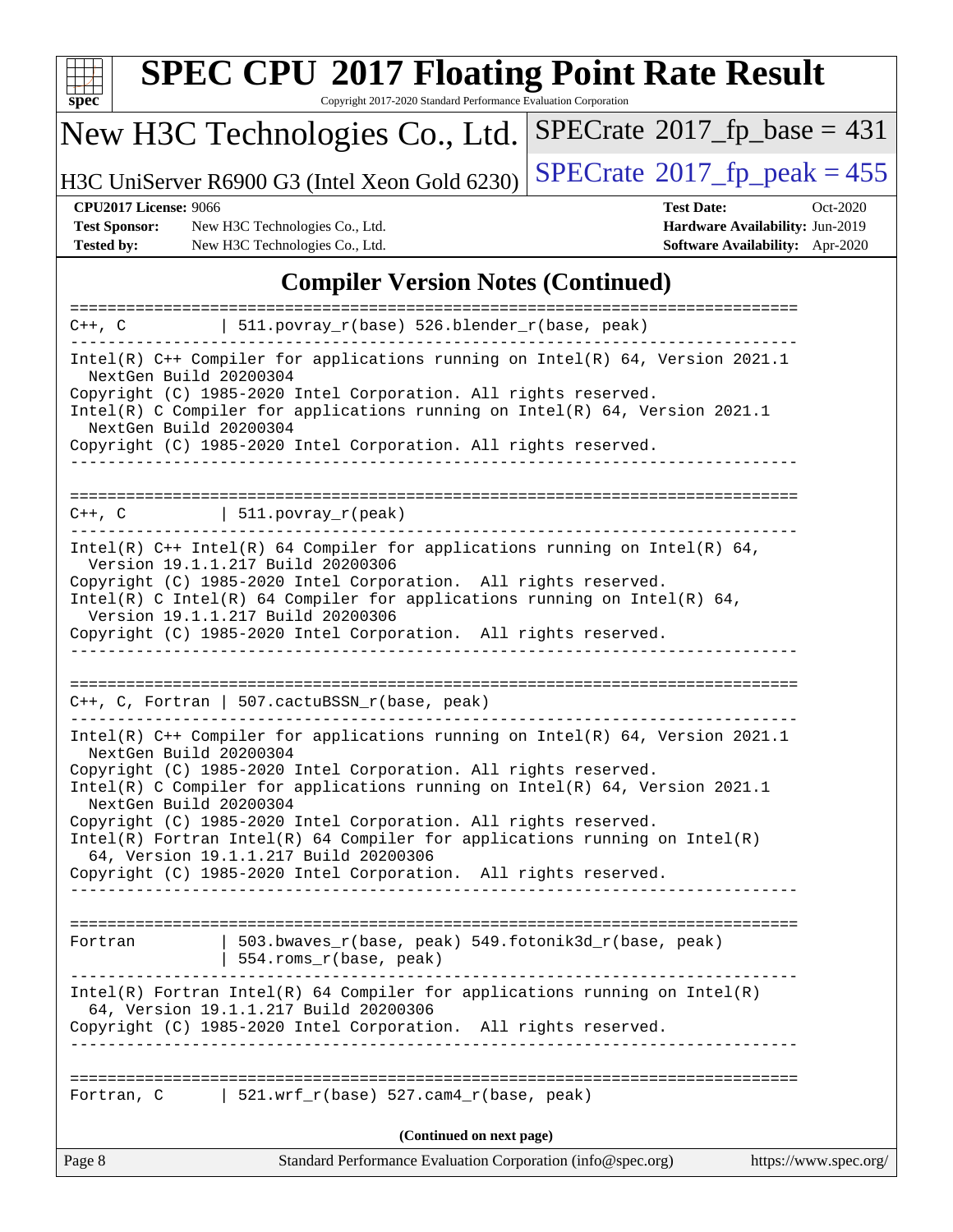|                                           | New H3C Technologies Co., Ltd.                                                                                                                    | $SPECrate^{\circ}2017$ fp base = 431                                      |
|-------------------------------------------|---------------------------------------------------------------------------------------------------------------------------------------------------|---------------------------------------------------------------------------|
|                                           | H3C UniServer R6900 G3 (Intel Xeon Gold 6230)                                                                                                     | $SPECrate^{\circledcirc}2017$ fp peak = 455                               |
| <b>CPU2017 License: 9066</b>              |                                                                                                                                                   | <b>Test Date:</b><br>$Oct-2020$                                           |
| <b>Test Sponsor:</b><br><b>Tested by:</b> | New H3C Technologies Co., Ltd.<br>New H3C Technologies Co., Ltd.                                                                                  | Hardware Availability: Jun-2019<br><b>Software Availability:</b> Apr-2020 |
|                                           | Copyright (C) 1985-2020 Intel Corporation. All rights reserved.<br>Intel(R) C Compiler for applications running on Intel(R) $64$ , Version 2021.1 |                                                                           |
|                                           |                                                                                                                                                   |                                                                           |
|                                           | NextGen Build 20200304<br>Copyright (C) 1985-2020 Intel Corporation. All rights reserved.                                                         |                                                                           |
|                                           |                                                                                                                                                   |                                                                           |

Intel(R) C Intel(R) 64 Compiler for applications running on Intel(R)  $64$ , Version 19.1.1.217 Build 20200306 Copyright (C) 1985-2020 Intel Corporation. All rights reserved.

------------------------------------------------------------------------------

============================================================================== Fortran, C | 521.wrf\_r(base) 527.cam4\_r(base, peak) ------------------------------------------------------------------------------

Intel(R) Fortran Intel(R) 64 Compiler for applications running on Intel(R) 64, Version 19.1.1.217 Build 20200306 Copyright (C) 1985-2020 Intel Corporation. All rights reserved. Intel(R) C Compiler for applications running on Intel(R) 64, Version 2021.1

 NextGen Build 20200304 Copyright (C) 1985-2020 Intel Corporation. All rights reserved. ------------------------------------------------------------------------------

============================================================================== Fortran, C | 521.wrf\_r(peak) ------------------------------------------------------------------------------ Intel(R) Fortran Intel(R) 64 Compiler for applications running on Intel(R) 64, Version 19.1.1.217 Build 20200306 Copyright (C) 1985-2020 Intel Corporation. All rights reserved. Intel(R) C Intel(R) 64 Compiler for applications running on Intel(R)  $64$ , Version 19.1.1.217 Build 20200306

#### Copyright (C) 1985-2020 Intel Corporation. All rights reserved. ------------------------------------------------------------------------------

### **[Base Compiler Invocation](http://www.spec.org/auto/cpu2017/Docs/result-fields.html#BaseCompilerInvocation)**

[C benchmarks:](http://www.spec.org/auto/cpu2017/Docs/result-fields.html#Cbenchmarks)

[icc](http://www.spec.org/cpu2017/results/res2020q4/cpu2017-20201027-24330.flags.html#user_CCbase_intel_icc_66fc1ee009f7361af1fbd72ca7dcefbb700085f36577c54f309893dd4ec40d12360134090235512931783d35fd58c0460139e722d5067c5574d8eaf2b3e37e92)

**(Continued on next page)**

Page 9 Standard Performance Evaluation Corporation [\(info@spec.org\)](mailto:info@spec.org) <https://www.spec.org/>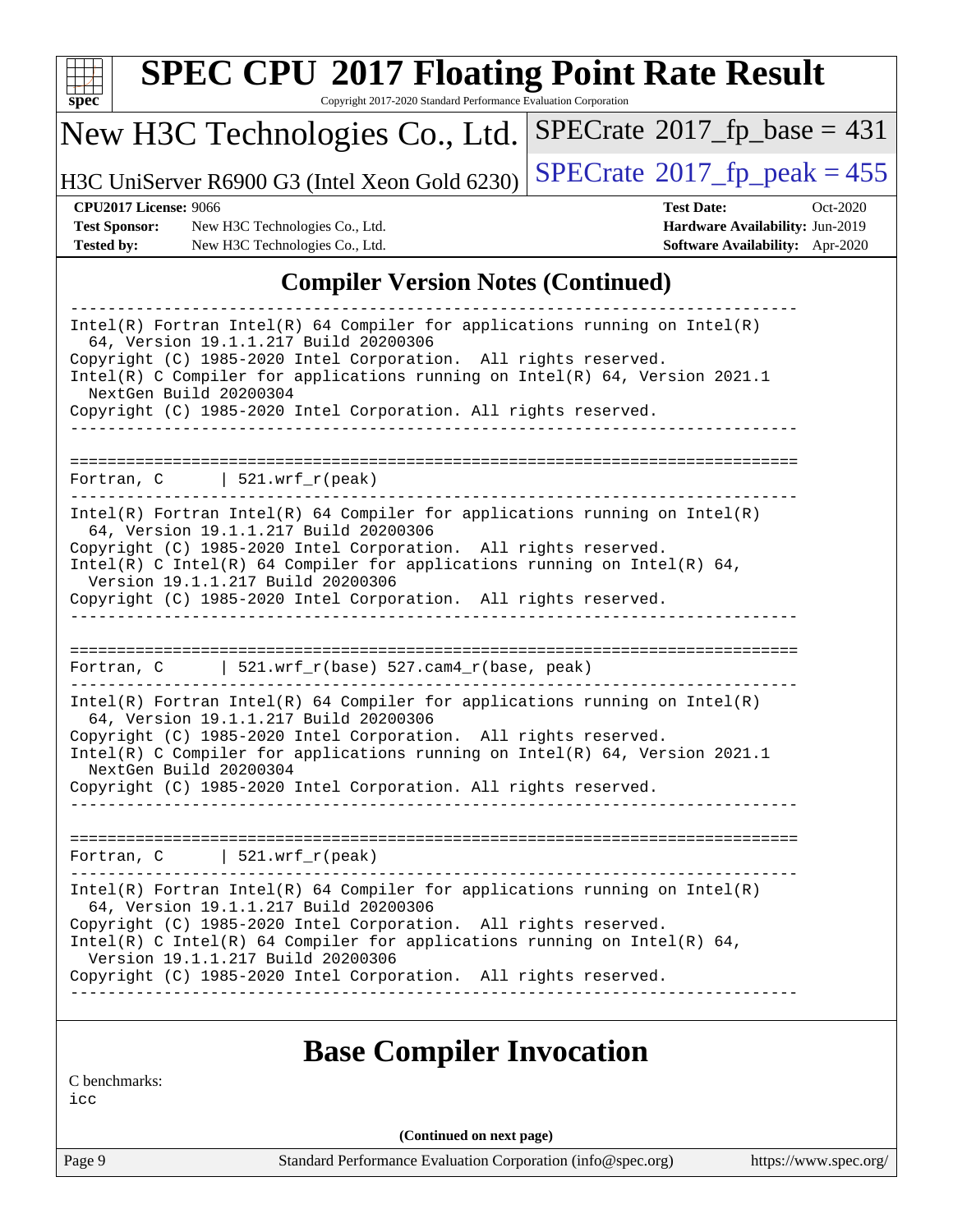

# **[SPEC CPU](http://www.spec.org/auto/cpu2017/Docs/result-fields.html#SPECCPU2017FloatingPointRateResult)[2017 Floating Point Rate Result](http://www.spec.org/auto/cpu2017/Docs/result-fields.html#SPECCPU2017FloatingPointRateResult)**

Copyright 2017-2020 Standard Performance Evaluation Corporation

### New H3C Technologies Co., Ltd.

H3C UniServer R6900 G3 (Intel Xeon Gold 6230)  $\vert$  [SPECrate](http://www.spec.org/auto/cpu2017/Docs/result-fields.html#SPECrate2017fppeak)®[2017\\_fp\\_peak = 4](http://www.spec.org/auto/cpu2017/Docs/result-fields.html#SPECrate2017fppeak)55

 $SPECTate@2017_fp\_base = 431$ 

**[Test Sponsor:](http://www.spec.org/auto/cpu2017/Docs/result-fields.html#TestSponsor)** New H3C Technologies Co., Ltd. **[Hardware Availability:](http://www.spec.org/auto/cpu2017/Docs/result-fields.html#HardwareAvailability)** Jun-2019 **[Tested by:](http://www.spec.org/auto/cpu2017/Docs/result-fields.html#Testedby)** New H3C Technologies Co., Ltd. **[Software Availability:](http://www.spec.org/auto/cpu2017/Docs/result-fields.html#SoftwareAvailability)** Apr-2020

**[CPU2017 License:](http://www.spec.org/auto/cpu2017/Docs/result-fields.html#CPU2017License)** 9066 **[Test Date:](http://www.spec.org/auto/cpu2017/Docs/result-fields.html#TestDate)** Oct-2020

# **[Base Compiler Invocation \(Continued\)](http://www.spec.org/auto/cpu2017/Docs/result-fields.html#BaseCompilerInvocation)**

[C++ benchmarks](http://www.spec.org/auto/cpu2017/Docs/result-fields.html#CXXbenchmarks): [icpc](http://www.spec.org/cpu2017/results/res2020q4/cpu2017-20201027-24330.flags.html#user_CXXbase_intel_icpc_c510b6838c7f56d33e37e94d029a35b4a7bccf4766a728ee175e80a419847e808290a9b78be685c44ab727ea267ec2f070ec5dc83b407c0218cded6866a35d07)

[Fortran benchmarks](http://www.spec.org/auto/cpu2017/Docs/result-fields.html#Fortranbenchmarks): [ifort](http://www.spec.org/cpu2017/results/res2020q4/cpu2017-20201027-24330.flags.html#user_FCbase_intel_ifort_8111460550e3ca792625aed983ce982f94888b8b503583aa7ba2b8303487b4d8a21a13e7191a45c5fd58ff318f48f9492884d4413fa793fd88dd292cad7027ca)

[Benchmarks using both Fortran and C:](http://www.spec.org/auto/cpu2017/Docs/result-fields.html#BenchmarksusingbothFortranandC) [ifort](http://www.spec.org/cpu2017/results/res2020q4/cpu2017-20201027-24330.flags.html#user_CC_FCbase_intel_ifort_8111460550e3ca792625aed983ce982f94888b8b503583aa7ba2b8303487b4d8a21a13e7191a45c5fd58ff318f48f9492884d4413fa793fd88dd292cad7027ca) [icc](http://www.spec.org/cpu2017/results/res2020q4/cpu2017-20201027-24330.flags.html#user_CC_FCbase_intel_icc_66fc1ee009f7361af1fbd72ca7dcefbb700085f36577c54f309893dd4ec40d12360134090235512931783d35fd58c0460139e722d5067c5574d8eaf2b3e37e92)

[Benchmarks using both C and C++](http://www.spec.org/auto/cpu2017/Docs/result-fields.html#BenchmarksusingbothCandCXX): [icpc](http://www.spec.org/cpu2017/results/res2020q4/cpu2017-20201027-24330.flags.html#user_CC_CXXbase_intel_icpc_c510b6838c7f56d33e37e94d029a35b4a7bccf4766a728ee175e80a419847e808290a9b78be685c44ab727ea267ec2f070ec5dc83b407c0218cded6866a35d07) [icc](http://www.spec.org/cpu2017/results/res2020q4/cpu2017-20201027-24330.flags.html#user_CC_CXXbase_intel_icc_66fc1ee009f7361af1fbd72ca7dcefbb700085f36577c54f309893dd4ec40d12360134090235512931783d35fd58c0460139e722d5067c5574d8eaf2b3e37e92)

[Benchmarks using Fortran, C, and C++:](http://www.spec.org/auto/cpu2017/Docs/result-fields.html#BenchmarksusingFortranCandCXX) [icpc](http://www.spec.org/cpu2017/results/res2020q4/cpu2017-20201027-24330.flags.html#user_CC_CXX_FCbase_intel_icpc_c510b6838c7f56d33e37e94d029a35b4a7bccf4766a728ee175e80a419847e808290a9b78be685c44ab727ea267ec2f070ec5dc83b407c0218cded6866a35d07) [icc](http://www.spec.org/cpu2017/results/res2020q4/cpu2017-20201027-24330.flags.html#user_CC_CXX_FCbase_intel_icc_66fc1ee009f7361af1fbd72ca7dcefbb700085f36577c54f309893dd4ec40d12360134090235512931783d35fd58c0460139e722d5067c5574d8eaf2b3e37e92) [ifort](http://www.spec.org/cpu2017/results/res2020q4/cpu2017-20201027-24330.flags.html#user_CC_CXX_FCbase_intel_ifort_8111460550e3ca792625aed983ce982f94888b8b503583aa7ba2b8303487b4d8a21a13e7191a45c5fd58ff318f48f9492884d4413fa793fd88dd292cad7027ca)

## **[Base Portability Flags](http://www.spec.org/auto/cpu2017/Docs/result-fields.html#BasePortabilityFlags)**

 503.bwaves\_r: [-DSPEC\\_LP64](http://www.spec.org/cpu2017/results/res2020q4/cpu2017-20201027-24330.flags.html#suite_basePORTABILITY503_bwaves_r_DSPEC_LP64) 507.cactuBSSN\_r: [-DSPEC\\_LP64](http://www.spec.org/cpu2017/results/res2020q4/cpu2017-20201027-24330.flags.html#suite_basePORTABILITY507_cactuBSSN_r_DSPEC_LP64) 508.namd\_r: [-DSPEC\\_LP64](http://www.spec.org/cpu2017/results/res2020q4/cpu2017-20201027-24330.flags.html#suite_basePORTABILITY508_namd_r_DSPEC_LP64) 510.parest\_r: [-DSPEC\\_LP64](http://www.spec.org/cpu2017/results/res2020q4/cpu2017-20201027-24330.flags.html#suite_basePORTABILITY510_parest_r_DSPEC_LP64) 511.povray\_r: [-DSPEC\\_LP64](http://www.spec.org/cpu2017/results/res2020q4/cpu2017-20201027-24330.flags.html#suite_basePORTABILITY511_povray_r_DSPEC_LP64) 519.lbm\_r: [-DSPEC\\_LP64](http://www.spec.org/cpu2017/results/res2020q4/cpu2017-20201027-24330.flags.html#suite_basePORTABILITY519_lbm_r_DSPEC_LP64) 521.wrf\_r: [-DSPEC\\_LP64](http://www.spec.org/cpu2017/results/res2020q4/cpu2017-20201027-24330.flags.html#suite_basePORTABILITY521_wrf_r_DSPEC_LP64) [-DSPEC\\_CASE\\_FLAG](http://www.spec.org/cpu2017/results/res2020q4/cpu2017-20201027-24330.flags.html#b521.wrf_r_baseCPORTABILITY_DSPEC_CASE_FLAG) [-convert big\\_endian](http://www.spec.org/cpu2017/results/res2020q4/cpu2017-20201027-24330.flags.html#user_baseFPORTABILITY521_wrf_r_convert_big_endian_c3194028bc08c63ac5d04de18c48ce6d347e4e562e8892b8bdbdc0214820426deb8554edfa529a3fb25a586e65a3d812c835984020483e7e73212c4d31a38223) 526.blender\_r: [-DSPEC\\_LP64](http://www.spec.org/cpu2017/results/res2020q4/cpu2017-20201027-24330.flags.html#suite_basePORTABILITY526_blender_r_DSPEC_LP64) [-DSPEC\\_LINUX](http://www.spec.org/cpu2017/results/res2020q4/cpu2017-20201027-24330.flags.html#b526.blender_r_baseCPORTABILITY_DSPEC_LINUX) [-funsigned-char](http://www.spec.org/cpu2017/results/res2020q4/cpu2017-20201027-24330.flags.html#user_baseCPORTABILITY526_blender_r_force_uchar_40c60f00ab013830e2dd6774aeded3ff59883ba5a1fc5fc14077f794d777847726e2a5858cbc7672e36e1b067e7e5c1d9a74f7176df07886a243d7cc18edfe67) 527.cam4\_r: [-DSPEC\\_LP64](http://www.spec.org/cpu2017/results/res2020q4/cpu2017-20201027-24330.flags.html#suite_basePORTABILITY527_cam4_r_DSPEC_LP64) [-DSPEC\\_CASE\\_FLAG](http://www.spec.org/cpu2017/results/res2020q4/cpu2017-20201027-24330.flags.html#b527.cam4_r_baseCPORTABILITY_DSPEC_CASE_FLAG) 538.imagick\_r: [-DSPEC\\_LP64](http://www.spec.org/cpu2017/results/res2020q4/cpu2017-20201027-24330.flags.html#suite_basePORTABILITY538_imagick_r_DSPEC_LP64) 544.nab\_r: [-DSPEC\\_LP64](http://www.spec.org/cpu2017/results/res2020q4/cpu2017-20201027-24330.flags.html#suite_basePORTABILITY544_nab_r_DSPEC_LP64) 549.fotonik3d\_r: [-DSPEC\\_LP64](http://www.spec.org/cpu2017/results/res2020q4/cpu2017-20201027-24330.flags.html#suite_basePORTABILITY549_fotonik3d_r_DSPEC_LP64) 554.roms\_r: [-DSPEC\\_LP64](http://www.spec.org/cpu2017/results/res2020q4/cpu2017-20201027-24330.flags.html#suite_basePORTABILITY554_roms_r_DSPEC_LP64)

## **[Base Optimization Flags](http://www.spec.org/auto/cpu2017/Docs/result-fields.html#BaseOptimizationFlags)**

#### [C benchmarks](http://www.spec.org/auto/cpu2017/Docs/result-fields.html#Cbenchmarks):

```
-m64 -qnextgen -std=c11
-Wl,-plugin-opt=-x86-branches-within-32B-boundaries -Wl,-z,muldefs
-fuse-ld=gold -xCORE-AVX512 -Ofast -ffast-math -flto -mfpmath=sse
-funroll-loops -qopt-mem-layout-trans=4
-L/usr/local/jemalloc64-5.0.1/lib -ljemalloc
```
**(Continued on next page)**

| l Page $10$ | <b>Standard Performance Evaluation Corporation</b> ( |
|-------------|------------------------------------------------------|
|             |                                                      |

info@spec.org) <https://www.spec.org/>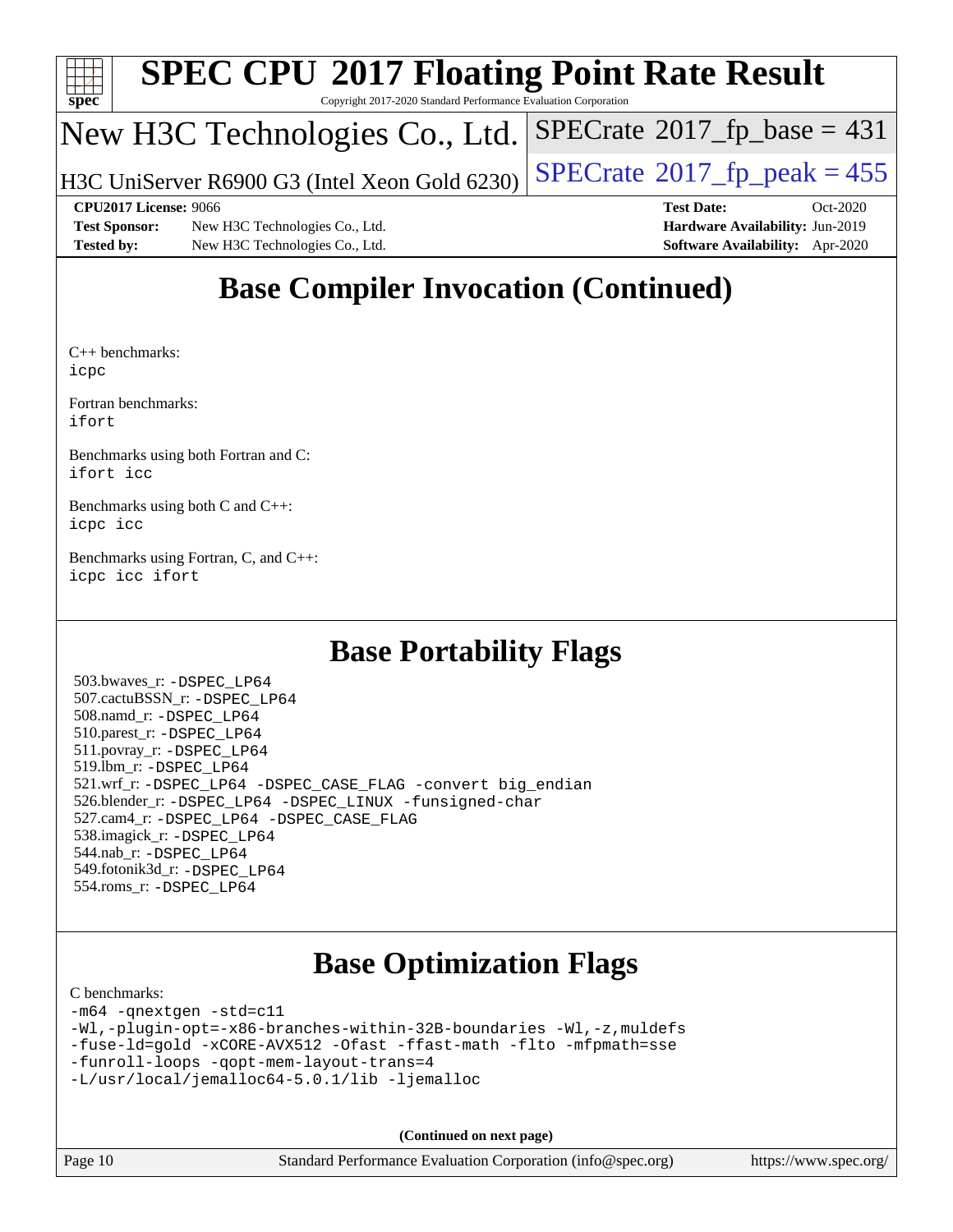

# **[SPEC CPU](http://www.spec.org/auto/cpu2017/Docs/result-fields.html#SPECCPU2017FloatingPointRateResult)[2017 Floating Point Rate Result](http://www.spec.org/auto/cpu2017/Docs/result-fields.html#SPECCPU2017FloatingPointRateResult)**

Copyright 2017-2020 Standard Performance Evaluation Corporation

#### New H3C Technologies Co., Ltd.

H3C UniServer R6900 G3 (Intel Xeon Gold 6230) [SPECrate](http://www.spec.org/auto/cpu2017/Docs/result-fields.html#SPECrate2017fppeak)®  $2017$  fp peak = 455

 $SPECTate@2017_fp\_base = 431$ 

**[Test Sponsor:](http://www.spec.org/auto/cpu2017/Docs/result-fields.html#TestSponsor)** New H3C Technologies Co., Ltd. **[Hardware Availability:](http://www.spec.org/auto/cpu2017/Docs/result-fields.html#HardwareAvailability)** Jun-2019 **[Tested by:](http://www.spec.org/auto/cpu2017/Docs/result-fields.html#Testedby)** New H3C Technologies Co., Ltd. **[Software Availability:](http://www.spec.org/auto/cpu2017/Docs/result-fields.html#SoftwareAvailability)** Apr-2020

**[CPU2017 License:](http://www.spec.org/auto/cpu2017/Docs/result-fields.html#CPU2017License)** 9066 **[Test Date:](http://www.spec.org/auto/cpu2017/Docs/result-fields.html#TestDate)** Oct-2020

# **[Base Optimization Flags \(Continued\)](http://www.spec.org/auto/cpu2017/Docs/result-fields.html#BaseOptimizationFlags)**

#### [C++ benchmarks:](http://www.spec.org/auto/cpu2017/Docs/result-fields.html#CXXbenchmarks)

[-m64](http://www.spec.org/cpu2017/results/res2020q4/cpu2017-20201027-24330.flags.html#user_CXXbase_m64-icc) [-qnextgen](http://www.spec.org/cpu2017/results/res2020q4/cpu2017-20201027-24330.flags.html#user_CXXbase_f-qnextgen) [-Wl,-plugin-opt=-x86-branches-within-32B-boundaries](http://www.spec.org/cpu2017/results/res2020q4/cpu2017-20201027-24330.flags.html#user_CXXbase_f-x86-branches-within-32B-boundaries_0098b4e4317ae60947b7b728078a624952a08ac37a3c797dfb4ffeb399e0c61a9dd0f2f44ce917e9361fb9076ccb15e7824594512dd315205382d84209e912f3) [-Wl,-z,muldefs](http://www.spec.org/cpu2017/results/res2020q4/cpu2017-20201027-24330.flags.html#user_CXXbase_link_force_multiple1_b4cbdb97b34bdee9ceefcfe54f4c8ea74255f0b02a4b23e853cdb0e18eb4525ac79b5a88067c842dd0ee6996c24547a27a4b99331201badda8798ef8a743f577) [-fuse-ld=gold](http://www.spec.org/cpu2017/results/res2020q4/cpu2017-20201027-24330.flags.html#user_CXXbase_f-fuse-ld_920b3586e2b8c6e0748b9c84fa9b744736ba725a32cab14ad8f3d4ad28eecb2f59d1144823d2e17006539a88734fe1fc08fc3035f7676166309105a78aaabc32) [-xCORE-AVX512](http://www.spec.org/cpu2017/results/res2020q4/cpu2017-20201027-24330.flags.html#user_CXXbase_f-xCORE-AVX512) [-Ofast](http://www.spec.org/cpu2017/results/res2020q4/cpu2017-20201027-24330.flags.html#user_CXXbase_f-Ofast) [-ffast-math](http://www.spec.org/cpu2017/results/res2020q4/cpu2017-20201027-24330.flags.html#user_CXXbase_f-ffast-math) [-flto](http://www.spec.org/cpu2017/results/res2020q4/cpu2017-20201027-24330.flags.html#user_CXXbase_f-flto) [-mfpmath=sse](http://www.spec.org/cpu2017/results/res2020q4/cpu2017-20201027-24330.flags.html#user_CXXbase_f-mfpmath_70eb8fac26bde974f8ab713bc9086c5621c0b8d2f6c86f38af0bd7062540daf19db5f3a066d8c6684be05d84c9b6322eb3b5be6619d967835195b93d6c02afa1) [-funroll-loops](http://www.spec.org/cpu2017/results/res2020q4/cpu2017-20201027-24330.flags.html#user_CXXbase_f-funroll-loops) [-qopt-mem-layout-trans=4](http://www.spec.org/cpu2017/results/res2020q4/cpu2017-20201027-24330.flags.html#user_CXXbase_f-qopt-mem-layout-trans_fa39e755916c150a61361b7846f310bcdf6f04e385ef281cadf3647acec3f0ae266d1a1d22d972a7087a248fd4e6ca390a3634700869573d231a252c784941a8) [-L/usr/local/jemalloc64-5.0.1/lib](http://www.spec.org/cpu2017/results/res2020q4/cpu2017-20201027-24330.flags.html#user_CXXbase_jemalloc_link_path64_1_cc289568b1a6c0fd3b62c91b824c27fcb5af5e8098e6ad028160d21144ef1b8aef3170d2acf0bee98a8da324cfe4f67d0a3d0c4cc4673d993d694dc2a0df248b) [-ljemalloc](http://www.spec.org/cpu2017/results/res2020q4/cpu2017-20201027-24330.flags.html#user_CXXbase_jemalloc_link_lib_d1249b907c500fa1c0672f44f562e3d0f79738ae9e3c4a9c376d49f265a04b9c99b167ecedbf6711b3085be911c67ff61f150a17b3472be731631ba4d0471706) [Fortran benchmarks](http://www.spec.org/auto/cpu2017/Docs/result-fields.html#Fortranbenchmarks): [-m64](http://www.spec.org/cpu2017/results/res2020q4/cpu2017-20201027-24330.flags.html#user_FCbase_m64-icc) [-Wl,-plugin-opt=-x86-branches-within-32B-boundaries](http://www.spec.org/cpu2017/results/res2020q4/cpu2017-20201027-24330.flags.html#user_FCbase_f-x86-branches-within-32B-boundaries_0098b4e4317ae60947b7b728078a624952a08ac37a3c797dfb4ffeb399e0c61a9dd0f2f44ce917e9361fb9076ccb15e7824594512dd315205382d84209e912f3) [-Wl,-z,muldefs](http://www.spec.org/cpu2017/results/res2020q4/cpu2017-20201027-24330.flags.html#user_FCbase_link_force_multiple1_b4cbdb97b34bdee9ceefcfe54f4c8ea74255f0b02a4b23e853cdb0e18eb4525ac79b5a88067c842dd0ee6996c24547a27a4b99331201badda8798ef8a743f577) [-fuse-ld=gold](http://www.spec.org/cpu2017/results/res2020q4/cpu2017-20201027-24330.flags.html#user_FCbase_f-fuse-ld_920b3586e2b8c6e0748b9c84fa9b744736ba725a32cab14ad8f3d4ad28eecb2f59d1144823d2e17006539a88734fe1fc08fc3035f7676166309105a78aaabc32) [-xCORE-AVX512](http://www.spec.org/cpu2017/results/res2020q4/cpu2017-20201027-24330.flags.html#user_FCbase_f-xCORE-AVX512) [-O3](http://www.spec.org/cpu2017/results/res2020q4/cpu2017-20201027-24330.flags.html#user_FCbase_f-O3) [-ipo](http://www.spec.org/cpu2017/results/res2020q4/cpu2017-20201027-24330.flags.html#user_FCbase_f-ipo) [-no-prec-div](http://www.spec.org/cpu2017/results/res2020q4/cpu2017-20201027-24330.flags.html#user_FCbase_f-no-prec-div) [-qopt-prefetch](http://www.spec.org/cpu2017/results/res2020q4/cpu2017-20201027-24330.flags.html#user_FCbase_f-qopt-prefetch) [-ffinite-math-only](http://www.spec.org/cpu2017/results/res2020q4/cpu2017-20201027-24330.flags.html#user_FCbase_f_finite_math_only_cb91587bd2077682c4b38af759c288ed7c732db004271a9512da14a4f8007909a5f1427ecbf1a0fb78ff2a814402c6114ac565ca162485bbcae155b5e4258871) [-qopt-multiple-gather-scatter-by-shuffles](http://www.spec.org/cpu2017/results/res2020q4/cpu2017-20201027-24330.flags.html#user_FCbase_f-qopt-multiple-gather-scatter-by-shuffles) [-qopt-mem-layout-trans=4](http://www.spec.org/cpu2017/results/res2020q4/cpu2017-20201027-24330.flags.html#user_FCbase_f-qopt-mem-layout-trans_fa39e755916c150a61361b7846f310bcdf6f04e385ef281cadf3647acec3f0ae266d1a1d22d972a7087a248fd4e6ca390a3634700869573d231a252c784941a8) [-nostandard-realloc-lhs](http://www.spec.org/cpu2017/results/res2020q4/cpu2017-20201027-24330.flags.html#user_FCbase_f_2003_std_realloc_82b4557e90729c0f113870c07e44d33d6f5a304b4f63d4c15d2d0f1fab99f5daaed73bdb9275d9ae411527f28b936061aa8b9c8f2d63842963b95c9dd6426b8a) [-align array32byte](http://www.spec.org/cpu2017/results/res2020q4/cpu2017-20201027-24330.flags.html#user_FCbase_align_array32byte_b982fe038af199962ba9a80c053b8342c548c85b40b8e86eb3cc33dee0d7986a4af373ac2d51c3f7cf710a18d62fdce2948f201cd044323541f22fc0fffc51b6) [-auto](http://www.spec.org/cpu2017/results/res2020q4/cpu2017-20201027-24330.flags.html#user_FCbase_f-auto) [-mbranches-within-32B-boundaries](http://www.spec.org/cpu2017/results/res2020q4/cpu2017-20201027-24330.flags.html#user_FCbase_f-mbranches-within-32B-boundaries) [-L/usr/local/jemalloc64-5.0.1/lib](http://www.spec.org/cpu2017/results/res2020q4/cpu2017-20201027-24330.flags.html#user_FCbase_jemalloc_link_path64_1_cc289568b1a6c0fd3b62c91b824c27fcb5af5e8098e6ad028160d21144ef1b8aef3170d2acf0bee98a8da324cfe4f67d0a3d0c4cc4673d993d694dc2a0df248b) [-ljemalloc](http://www.spec.org/cpu2017/results/res2020q4/cpu2017-20201027-24330.flags.html#user_FCbase_jemalloc_link_lib_d1249b907c500fa1c0672f44f562e3d0f79738ae9e3c4a9c376d49f265a04b9c99b167ecedbf6711b3085be911c67ff61f150a17b3472be731631ba4d0471706) [Benchmarks using both Fortran and C](http://www.spec.org/auto/cpu2017/Docs/result-fields.html#BenchmarksusingbothFortranandC): [-m64](http://www.spec.org/cpu2017/results/res2020q4/cpu2017-20201027-24330.flags.html#user_CC_FCbase_m64-icc) [-qnextgen](http://www.spec.org/cpu2017/results/res2020q4/cpu2017-20201027-24330.flags.html#user_CC_FCbase_f-qnextgen) [-std=c11](http://www.spec.org/cpu2017/results/res2020q4/cpu2017-20201027-24330.flags.html#user_CC_FCbase_std-icc-std_0e1c27790398a4642dfca32ffe6c27b5796f9c2d2676156f2e42c9c44eaad0c049b1cdb667a270c34d979996257aeb8fc440bfb01818dbc9357bd9d174cb8524) [-Wl,-plugin-opt=-x86-branches-within-32B-boundaries](http://www.spec.org/cpu2017/results/res2020q4/cpu2017-20201027-24330.flags.html#user_CC_FCbase_f-x86-branches-within-32B-boundaries_0098b4e4317ae60947b7b728078a624952a08ac37a3c797dfb4ffeb399e0c61a9dd0f2f44ce917e9361fb9076ccb15e7824594512dd315205382d84209e912f3) [-Wl,-z,muldefs](http://www.spec.org/cpu2017/results/res2020q4/cpu2017-20201027-24330.flags.html#user_CC_FCbase_link_force_multiple1_b4cbdb97b34bdee9ceefcfe54f4c8ea74255f0b02a4b23e853cdb0e18eb4525ac79b5a88067c842dd0ee6996c24547a27a4b99331201badda8798ef8a743f577) [-fuse-ld=gold](http://www.spec.org/cpu2017/results/res2020q4/cpu2017-20201027-24330.flags.html#user_CC_FCbase_f-fuse-ld_920b3586e2b8c6e0748b9c84fa9b744736ba725a32cab14ad8f3d4ad28eecb2f59d1144823d2e17006539a88734fe1fc08fc3035f7676166309105a78aaabc32) [-xCORE-AVX512](http://www.spec.org/cpu2017/results/res2020q4/cpu2017-20201027-24330.flags.html#user_CC_FCbase_f-xCORE-AVX512) [-Ofast](http://www.spec.org/cpu2017/results/res2020q4/cpu2017-20201027-24330.flags.html#user_CC_FCbase_f-Ofast) [-ffast-math](http://www.spec.org/cpu2017/results/res2020q4/cpu2017-20201027-24330.flags.html#user_CC_FCbase_f-ffast-math) [-flto](http://www.spec.org/cpu2017/results/res2020q4/cpu2017-20201027-24330.flags.html#user_CC_FCbase_f-flto) [-mfpmath=sse](http://www.spec.org/cpu2017/results/res2020q4/cpu2017-20201027-24330.flags.html#user_CC_FCbase_f-mfpmath_70eb8fac26bde974f8ab713bc9086c5621c0b8d2f6c86f38af0bd7062540daf19db5f3a066d8c6684be05d84c9b6322eb3b5be6619d967835195b93d6c02afa1) [-funroll-loops](http://www.spec.org/cpu2017/results/res2020q4/cpu2017-20201027-24330.flags.html#user_CC_FCbase_f-funroll-loops) [-qopt-mem-layout-trans=4](http://www.spec.org/cpu2017/results/res2020q4/cpu2017-20201027-24330.flags.html#user_CC_FCbase_f-qopt-mem-layout-trans_fa39e755916c150a61361b7846f310bcdf6f04e385ef281cadf3647acec3f0ae266d1a1d22d972a7087a248fd4e6ca390a3634700869573d231a252c784941a8) [-O3](http://www.spec.org/cpu2017/results/res2020q4/cpu2017-20201027-24330.flags.html#user_CC_FCbase_f-O3) [-ipo](http://www.spec.org/cpu2017/results/res2020q4/cpu2017-20201027-24330.flags.html#user_CC_FCbase_f-ipo) [-no-prec-div](http://www.spec.org/cpu2017/results/res2020q4/cpu2017-20201027-24330.flags.html#user_CC_FCbase_f-no-prec-div) [-qopt-prefetch](http://www.spec.org/cpu2017/results/res2020q4/cpu2017-20201027-24330.flags.html#user_CC_FCbase_f-qopt-prefetch) [-ffinite-math-only](http://www.spec.org/cpu2017/results/res2020q4/cpu2017-20201027-24330.flags.html#user_CC_FCbase_f_finite_math_only_cb91587bd2077682c4b38af759c288ed7c732db004271a9512da14a4f8007909a5f1427ecbf1a0fb78ff2a814402c6114ac565ca162485bbcae155b5e4258871) [-qopt-multiple-gather-scatter-by-shuffles](http://www.spec.org/cpu2017/results/res2020q4/cpu2017-20201027-24330.flags.html#user_CC_FCbase_f-qopt-multiple-gather-scatter-by-shuffles) [-nostandard-realloc-lhs](http://www.spec.org/cpu2017/results/res2020q4/cpu2017-20201027-24330.flags.html#user_CC_FCbase_f_2003_std_realloc_82b4557e90729c0f113870c07e44d33d6f5a304b4f63d4c15d2d0f1fab99f5daaed73bdb9275d9ae411527f28b936061aa8b9c8f2d63842963b95c9dd6426b8a) [-align array32byte](http://www.spec.org/cpu2017/results/res2020q4/cpu2017-20201027-24330.flags.html#user_CC_FCbase_align_array32byte_b982fe038af199962ba9a80c053b8342c548c85b40b8e86eb3cc33dee0d7986a4af373ac2d51c3f7cf710a18d62fdce2948f201cd044323541f22fc0fffc51b6) [-auto](http://www.spec.org/cpu2017/results/res2020q4/cpu2017-20201027-24330.flags.html#user_CC_FCbase_f-auto) [-mbranches-within-32B-boundaries](http://www.spec.org/cpu2017/results/res2020q4/cpu2017-20201027-24330.flags.html#user_CC_FCbase_f-mbranches-within-32B-boundaries) [-L/usr/local/jemalloc64-5.0.1/lib](http://www.spec.org/cpu2017/results/res2020q4/cpu2017-20201027-24330.flags.html#user_CC_FCbase_jemalloc_link_path64_1_cc289568b1a6c0fd3b62c91b824c27fcb5af5e8098e6ad028160d21144ef1b8aef3170d2acf0bee98a8da324cfe4f67d0a3d0c4cc4673d993d694dc2a0df248b) [-ljemalloc](http://www.spec.org/cpu2017/results/res2020q4/cpu2017-20201027-24330.flags.html#user_CC_FCbase_jemalloc_link_lib_d1249b907c500fa1c0672f44f562e3d0f79738ae9e3c4a9c376d49f265a04b9c99b167ecedbf6711b3085be911c67ff61f150a17b3472be731631ba4d0471706) [Benchmarks using both C and C++](http://www.spec.org/auto/cpu2017/Docs/result-fields.html#BenchmarksusingbothCandCXX): [-m64](http://www.spec.org/cpu2017/results/res2020q4/cpu2017-20201027-24330.flags.html#user_CC_CXXbase_m64-icc) [-qnextgen](http://www.spec.org/cpu2017/results/res2020q4/cpu2017-20201027-24330.flags.html#user_CC_CXXbase_f-qnextgen) [-std=c11](http://www.spec.org/cpu2017/results/res2020q4/cpu2017-20201027-24330.flags.html#user_CC_CXXbase_std-icc-std_0e1c27790398a4642dfca32ffe6c27b5796f9c2d2676156f2e42c9c44eaad0c049b1cdb667a270c34d979996257aeb8fc440bfb01818dbc9357bd9d174cb8524) [-Wl,-plugin-opt=-x86-branches-within-32B-boundaries](http://www.spec.org/cpu2017/results/res2020q4/cpu2017-20201027-24330.flags.html#user_CC_CXXbase_f-x86-branches-within-32B-boundaries_0098b4e4317ae60947b7b728078a624952a08ac37a3c797dfb4ffeb399e0c61a9dd0f2f44ce917e9361fb9076ccb15e7824594512dd315205382d84209e912f3) [-Wl,-z,muldefs](http://www.spec.org/cpu2017/results/res2020q4/cpu2017-20201027-24330.flags.html#user_CC_CXXbase_link_force_multiple1_b4cbdb97b34bdee9ceefcfe54f4c8ea74255f0b02a4b23e853cdb0e18eb4525ac79b5a88067c842dd0ee6996c24547a27a4b99331201badda8798ef8a743f577) [-fuse-ld=gold](http://www.spec.org/cpu2017/results/res2020q4/cpu2017-20201027-24330.flags.html#user_CC_CXXbase_f-fuse-ld_920b3586e2b8c6e0748b9c84fa9b744736ba725a32cab14ad8f3d4ad28eecb2f59d1144823d2e17006539a88734fe1fc08fc3035f7676166309105a78aaabc32) [-xCORE-AVX512](http://www.spec.org/cpu2017/results/res2020q4/cpu2017-20201027-24330.flags.html#user_CC_CXXbase_f-xCORE-AVX512) [-Ofast](http://www.spec.org/cpu2017/results/res2020q4/cpu2017-20201027-24330.flags.html#user_CC_CXXbase_f-Ofast) [-ffast-math](http://www.spec.org/cpu2017/results/res2020q4/cpu2017-20201027-24330.flags.html#user_CC_CXXbase_f-ffast-math) [-flto](http://www.spec.org/cpu2017/results/res2020q4/cpu2017-20201027-24330.flags.html#user_CC_CXXbase_f-flto) [-mfpmath=sse](http://www.spec.org/cpu2017/results/res2020q4/cpu2017-20201027-24330.flags.html#user_CC_CXXbase_f-mfpmath_70eb8fac26bde974f8ab713bc9086c5621c0b8d2f6c86f38af0bd7062540daf19db5f3a066d8c6684be05d84c9b6322eb3b5be6619d967835195b93d6c02afa1) [-funroll-loops](http://www.spec.org/cpu2017/results/res2020q4/cpu2017-20201027-24330.flags.html#user_CC_CXXbase_f-funroll-loops) [-qopt-mem-layout-trans=4](http://www.spec.org/cpu2017/results/res2020q4/cpu2017-20201027-24330.flags.html#user_CC_CXXbase_f-qopt-mem-layout-trans_fa39e755916c150a61361b7846f310bcdf6f04e385ef281cadf3647acec3f0ae266d1a1d22d972a7087a248fd4e6ca390a3634700869573d231a252c784941a8) [-L/usr/local/jemalloc64-5.0.1/lib](http://www.spec.org/cpu2017/results/res2020q4/cpu2017-20201027-24330.flags.html#user_CC_CXXbase_jemalloc_link_path64_1_cc289568b1a6c0fd3b62c91b824c27fcb5af5e8098e6ad028160d21144ef1b8aef3170d2acf0bee98a8da324cfe4f67d0a3d0c4cc4673d993d694dc2a0df248b) [-ljemalloc](http://www.spec.org/cpu2017/results/res2020q4/cpu2017-20201027-24330.flags.html#user_CC_CXXbase_jemalloc_link_lib_d1249b907c500fa1c0672f44f562e3d0f79738ae9e3c4a9c376d49f265a04b9c99b167ecedbf6711b3085be911c67ff61f150a17b3472be731631ba4d0471706)

#### [Benchmarks using Fortran, C, and C++:](http://www.spec.org/auto/cpu2017/Docs/result-fields.html#BenchmarksusingFortranCandCXX)

```
-m64 -qnextgen -std=c11
-Wl,-plugin-opt=-x86-branches-within-32B-boundaries -Wl,-z,muldefs
-fuse-ld=gold -xCORE-AVX512 -Ofast -ffast-math -flto -mfpmath=sse
-funroll-loops -qopt-mem-layout-trans=4 -O3 -ipo -no-prec-div
-qopt-prefetch -ffinite-math-only
-qopt-multiple-gather-scatter-by-shuffles -nostandard-realloc-lhs
-align array32byte -auto -mbranches-within-32B-boundaries
-L/usr/local/jemalloc64-5.0.1/lib -ljemalloc
```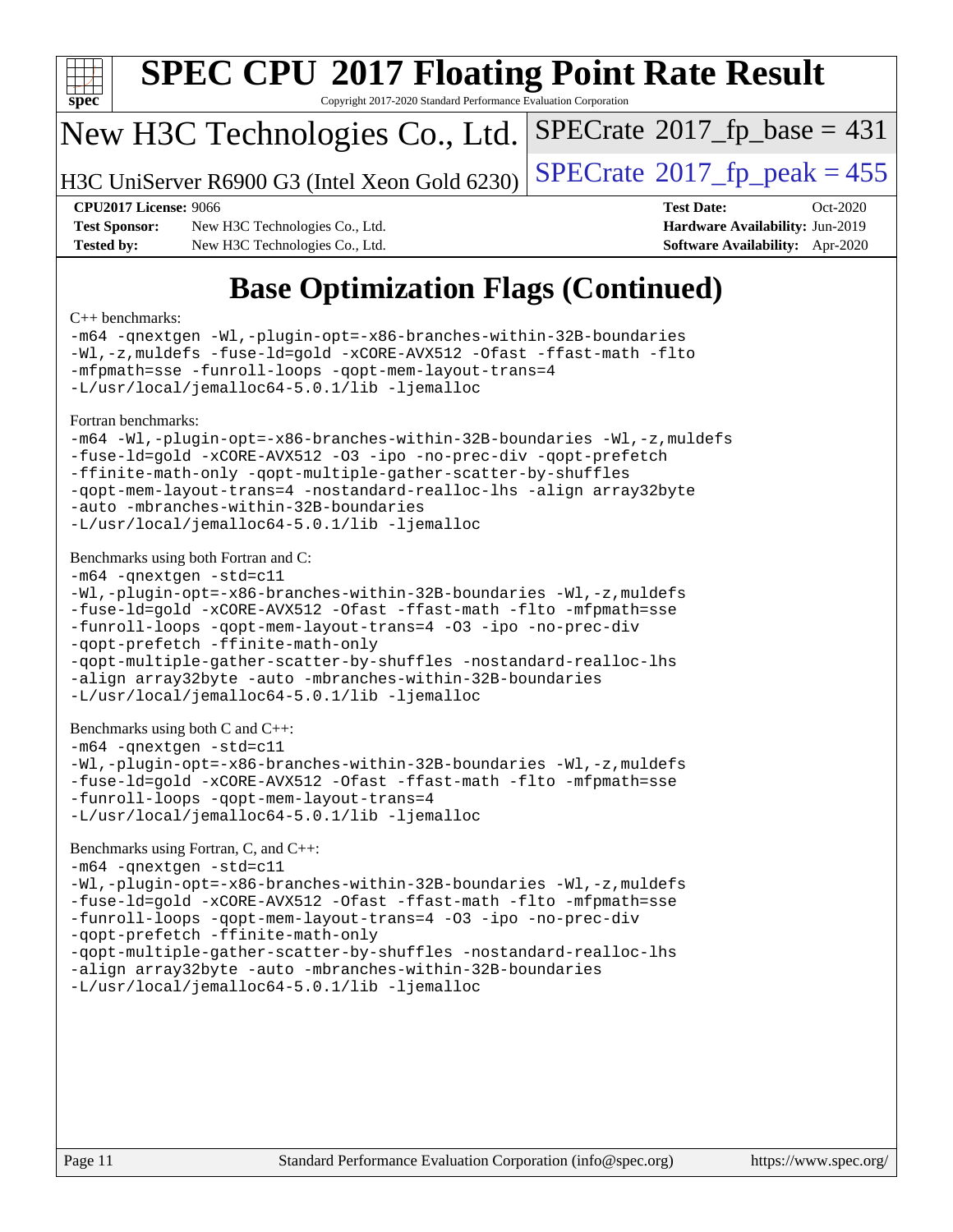| $Spec$ <sup>®</sup>  | <b>SPEC CPU®2017 Floating Point Rate Result</b><br>Copyright 2017-2020 Standard Performance Evaluation Corporation |                                       |  |  |  |  |  |
|----------------------|--------------------------------------------------------------------------------------------------------------------|---------------------------------------|--|--|--|--|--|
|                      | New H3C Technologies Co., Ltd.                                                                                     | $SPECrate^{\circ}2017$ _fp_base = 431 |  |  |  |  |  |
|                      | H3C UniServer R6900 G3 (Intel Xeon Gold 6230)                                                                      | $SPECTate@2017_fp\_peak = 455$        |  |  |  |  |  |
|                      | CPU2017 License: 9066                                                                                              | <b>Test Date:</b><br>$Oct-2020$       |  |  |  |  |  |
| <b>Test Sponsor:</b> | New H3C Technologies Co., Ltd.                                                                                     | Hardware Availability: Jun-2019       |  |  |  |  |  |
| <b>Tested by:</b>    | New H3C Technologies Co., Ltd.                                                                                     | Software Availability: Apr-2020       |  |  |  |  |  |

### **[Peak Compiler Invocation](http://www.spec.org/auto/cpu2017/Docs/result-fields.html#PeakCompilerInvocation)**

[C benchmarks](http://www.spec.org/auto/cpu2017/Docs/result-fields.html#Cbenchmarks):

[icc](http://www.spec.org/cpu2017/results/res2020q4/cpu2017-20201027-24330.flags.html#user_CCpeak_intel_icc_66fc1ee009f7361af1fbd72ca7dcefbb700085f36577c54f309893dd4ec40d12360134090235512931783d35fd58c0460139e722d5067c5574d8eaf2b3e37e92)

[C++ benchmarks](http://www.spec.org/auto/cpu2017/Docs/result-fields.html#CXXbenchmarks): [icpc](http://www.spec.org/cpu2017/results/res2020q4/cpu2017-20201027-24330.flags.html#user_CXXpeak_intel_icpc_c510b6838c7f56d33e37e94d029a35b4a7bccf4766a728ee175e80a419847e808290a9b78be685c44ab727ea267ec2f070ec5dc83b407c0218cded6866a35d07)

[Fortran benchmarks:](http://www.spec.org/auto/cpu2017/Docs/result-fields.html#Fortranbenchmarks) [ifort](http://www.spec.org/cpu2017/results/res2020q4/cpu2017-20201027-24330.flags.html#user_FCpeak_intel_ifort_8111460550e3ca792625aed983ce982f94888b8b503583aa7ba2b8303487b4d8a21a13e7191a45c5fd58ff318f48f9492884d4413fa793fd88dd292cad7027ca)

[Benchmarks using both Fortran and C](http://www.spec.org/auto/cpu2017/Docs/result-fields.html#BenchmarksusingbothFortranandC): [ifort](http://www.spec.org/cpu2017/results/res2020q4/cpu2017-20201027-24330.flags.html#user_CC_FCpeak_intel_ifort_8111460550e3ca792625aed983ce982f94888b8b503583aa7ba2b8303487b4d8a21a13e7191a45c5fd58ff318f48f9492884d4413fa793fd88dd292cad7027ca) [icc](http://www.spec.org/cpu2017/results/res2020q4/cpu2017-20201027-24330.flags.html#user_CC_FCpeak_intel_icc_66fc1ee009f7361af1fbd72ca7dcefbb700085f36577c54f309893dd4ec40d12360134090235512931783d35fd58c0460139e722d5067c5574d8eaf2b3e37e92)

[Benchmarks using both C and C++:](http://www.spec.org/auto/cpu2017/Docs/result-fields.html#BenchmarksusingbothCandCXX) [icpc](http://www.spec.org/cpu2017/results/res2020q4/cpu2017-20201027-24330.flags.html#user_CC_CXXpeak_intel_icpc_c510b6838c7f56d33e37e94d029a35b4a7bccf4766a728ee175e80a419847e808290a9b78be685c44ab727ea267ec2f070ec5dc83b407c0218cded6866a35d07) [icc](http://www.spec.org/cpu2017/results/res2020q4/cpu2017-20201027-24330.flags.html#user_CC_CXXpeak_intel_icc_66fc1ee009f7361af1fbd72ca7dcefbb700085f36577c54f309893dd4ec40d12360134090235512931783d35fd58c0460139e722d5067c5574d8eaf2b3e37e92)

[Benchmarks using Fortran, C, and C++](http://www.spec.org/auto/cpu2017/Docs/result-fields.html#BenchmarksusingFortranCandCXX): [icpc](http://www.spec.org/cpu2017/results/res2020q4/cpu2017-20201027-24330.flags.html#user_CC_CXX_FCpeak_intel_icpc_c510b6838c7f56d33e37e94d029a35b4a7bccf4766a728ee175e80a419847e808290a9b78be685c44ab727ea267ec2f070ec5dc83b407c0218cded6866a35d07) [icc](http://www.spec.org/cpu2017/results/res2020q4/cpu2017-20201027-24330.flags.html#user_CC_CXX_FCpeak_intel_icc_66fc1ee009f7361af1fbd72ca7dcefbb700085f36577c54f309893dd4ec40d12360134090235512931783d35fd58c0460139e722d5067c5574d8eaf2b3e37e92) [ifort](http://www.spec.org/cpu2017/results/res2020q4/cpu2017-20201027-24330.flags.html#user_CC_CXX_FCpeak_intel_ifort_8111460550e3ca792625aed983ce982f94888b8b503583aa7ba2b8303487b4d8a21a13e7191a45c5fd58ff318f48f9492884d4413fa793fd88dd292cad7027ca)

#### **[Peak Portability Flags](http://www.spec.org/auto/cpu2017/Docs/result-fields.html#PeakPortabilityFlags)**

Same as Base Portability Flags

## **[Peak Optimization Flags](http://www.spec.org/auto/cpu2017/Docs/result-fields.html#PeakOptimizationFlags)**

[C benchmarks](http://www.spec.org/auto/cpu2017/Docs/result-fields.html#Cbenchmarks):

519.lbm\_r: basepeak = yes

538.imagick\_r: basepeak = yes

 $544.nab$ <sub>r</sub>: basepeak = yes

[C++ benchmarks:](http://www.spec.org/auto/cpu2017/Docs/result-fields.html#CXXbenchmarks)

508.namd\_r: basepeak = yes

 510.parest\_r: [-m64](http://www.spec.org/cpu2017/results/res2020q4/cpu2017-20201027-24330.flags.html#user_peakCXXLD510_parest_r_m64-icc) [-qnextgen](http://www.spec.org/cpu2017/results/res2020q4/cpu2017-20201027-24330.flags.html#user_peakCXXLD510_parest_r_f-qnextgen) [-Wl,-plugin-opt=-x86-branches-within-32B-boundaries](http://www.spec.org/cpu2017/results/res2020q4/cpu2017-20201027-24330.flags.html#user_peakLDFLAGS510_parest_r_f-x86-branches-within-32B-boundaries_0098b4e4317ae60947b7b728078a624952a08ac37a3c797dfb4ffeb399e0c61a9dd0f2f44ce917e9361fb9076ccb15e7824594512dd315205382d84209e912f3) [-Wl,-z,muldefs](http://www.spec.org/cpu2017/results/res2020q4/cpu2017-20201027-24330.flags.html#user_peakEXTRA_LDFLAGS510_parest_r_link_force_multiple1_b4cbdb97b34bdee9ceefcfe54f4c8ea74255f0b02a4b23e853cdb0e18eb4525ac79b5a88067c842dd0ee6996c24547a27a4b99331201badda8798ef8a743f577) [-fuse-ld=gold](http://www.spec.org/cpu2017/results/res2020q4/cpu2017-20201027-24330.flags.html#user_peakEXTRA_LDFLAGS510_parest_r_f-fuse-ld_920b3586e2b8c6e0748b9c84fa9b744736ba725a32cab14ad8f3d4ad28eecb2f59d1144823d2e17006539a88734fe1fc08fc3035f7676166309105a78aaabc32) [-xCORE-AVX512](http://www.spec.org/cpu2017/results/res2020q4/cpu2017-20201027-24330.flags.html#user_peakCXXOPTIMIZE510_parest_r_f-xCORE-AVX512) [-Ofast](http://www.spec.org/cpu2017/results/res2020q4/cpu2017-20201027-24330.flags.html#user_peakCXXOPTIMIZE510_parest_r_f-Ofast) [-ffast-math](http://www.spec.org/cpu2017/results/res2020q4/cpu2017-20201027-24330.flags.html#user_peakCXXOPTIMIZE510_parest_r_f-ffast-math) [-flto](http://www.spec.org/cpu2017/results/res2020q4/cpu2017-20201027-24330.flags.html#user_peakCXXOPTIMIZE510_parest_r_f-flto) [-mfpmath=sse](http://www.spec.org/cpu2017/results/res2020q4/cpu2017-20201027-24330.flags.html#user_peakCXXOPTIMIZE510_parest_r_f-mfpmath_70eb8fac26bde974f8ab713bc9086c5621c0b8d2f6c86f38af0bd7062540daf19db5f3a066d8c6684be05d84c9b6322eb3b5be6619d967835195b93d6c02afa1) [-funroll-loops](http://www.spec.org/cpu2017/results/res2020q4/cpu2017-20201027-24330.flags.html#user_peakCXXOPTIMIZE510_parest_r_f-funroll-loops) [-qopt-mem-layout-trans=4](http://www.spec.org/cpu2017/results/res2020q4/cpu2017-20201027-24330.flags.html#user_peakCXXOPTIMIZE510_parest_r_f-qopt-mem-layout-trans_fa39e755916c150a61361b7846f310bcdf6f04e385ef281cadf3647acec3f0ae266d1a1d22d972a7087a248fd4e6ca390a3634700869573d231a252c784941a8) [-L/usr/local/jemalloc64-5.0.1/lib](http://www.spec.org/cpu2017/results/res2020q4/cpu2017-20201027-24330.flags.html#user_peakEXTRA_LIBS510_parest_r_jemalloc_link_path64_1_cc289568b1a6c0fd3b62c91b824c27fcb5af5e8098e6ad028160d21144ef1b8aef3170d2acf0bee98a8da324cfe4f67d0a3d0c4cc4673d993d694dc2a0df248b) [-ljemalloc](http://www.spec.org/cpu2017/results/res2020q4/cpu2017-20201027-24330.flags.html#user_peakEXTRA_LIBS510_parest_r_jemalloc_link_lib_d1249b907c500fa1c0672f44f562e3d0f79738ae9e3c4a9c376d49f265a04b9c99b167ecedbf6711b3085be911c67ff61f150a17b3472be731631ba4d0471706)

**(Continued on next page)**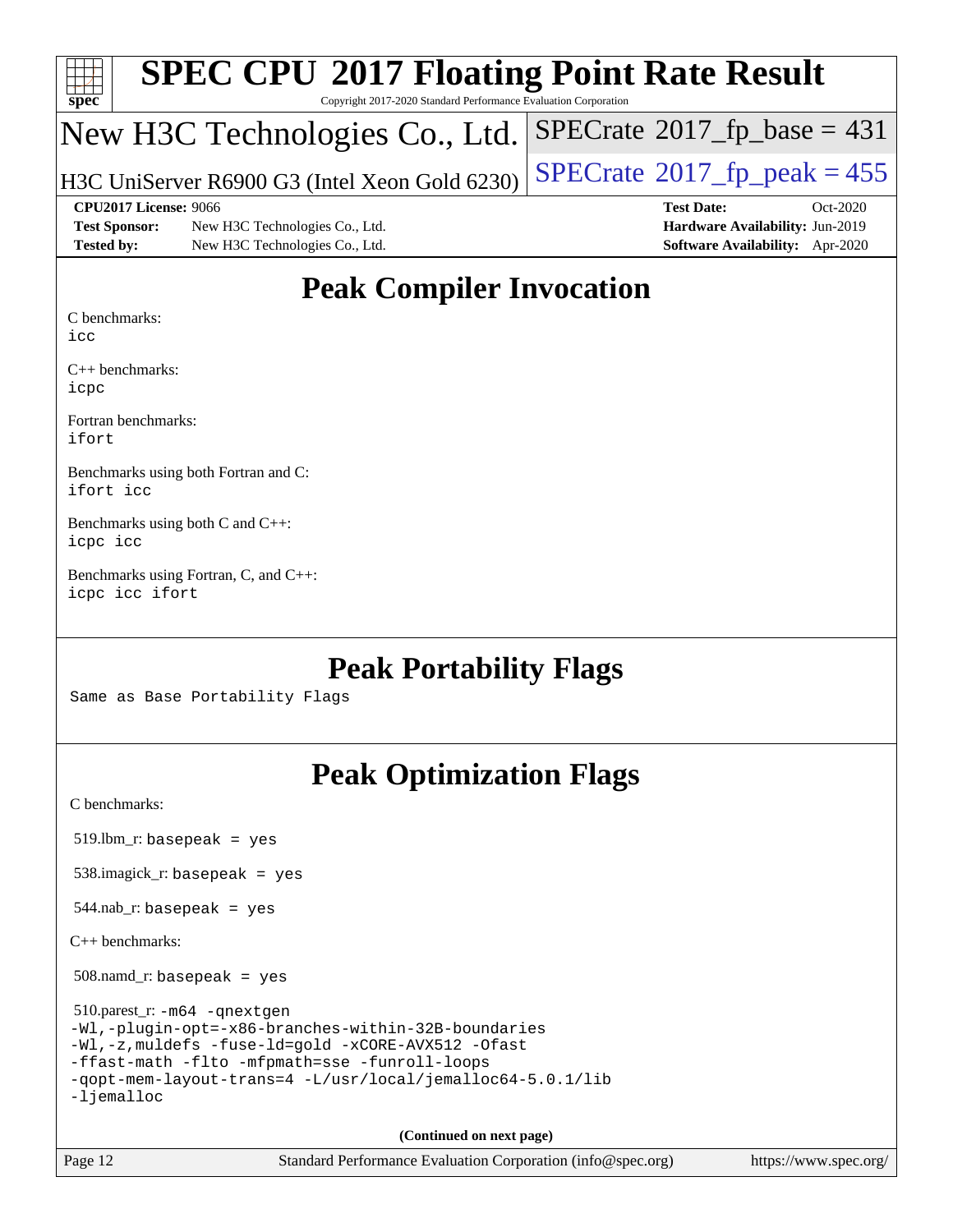| <b>SPEC CPU®2017 Floating Point Rate Result</b><br>Copyright 2017-2020 Standard Performance Evaluation Corporation<br>spec <sup>®</sup>                                                                                                                                                                                                                                                       |                                                                  |
|-----------------------------------------------------------------------------------------------------------------------------------------------------------------------------------------------------------------------------------------------------------------------------------------------------------------------------------------------------------------------------------------------|------------------------------------------------------------------|
| New H3C Technologies Co., Ltd.                                                                                                                                                                                                                                                                                                                                                                | $SPECrate^{\circ}2017$ fp base = 431                             |
| H3C UniServer R6900 G3 (Intel Xeon Gold 6230)                                                                                                                                                                                                                                                                                                                                                 | $SPECrate@2017_fp\_peak = 455$                                   |
| <b>CPU2017 License: 9066</b><br>New H3C Technologies Co., Ltd.                                                                                                                                                                                                                                                                                                                                | <b>Test Date:</b><br>Oct-2020<br>Hardware Availability: Jun-2019 |
| <b>Test Sponsor:</b><br><b>Tested by:</b><br>New H3C Technologies Co., Ltd.                                                                                                                                                                                                                                                                                                                   | Software Availability: Apr-2020                                  |
| <b>Peak Optimization Flags (Continued)</b>                                                                                                                                                                                                                                                                                                                                                    |                                                                  |
| Fortran benchmarks:                                                                                                                                                                                                                                                                                                                                                                           |                                                                  |
| 503.bwaves_r:-m64 -Wl,-plugin-opt=-x86-branches-within-32B-boundaries<br>-Wl,-z, muldefs -fuse-ld=gold -xCORE-AVX512 -03 -ipo<br>-no-prec-div -qopt-prefetch -ffinite-math-only<br>-qopt-multiple-gather-scatter-by-shuffles<br>-qopt-mem-layout-trans=4 -nostandard-realloc-lhs<br>-align array32byte -auto -mbranches-within-32B-boundaries<br>-L/usr/local/jemalloc64-5.0.1/lib -ljemalloc |                                                                  |
| $549$ .fotonik $3d$ _r: basepeak = yes                                                                                                                                                                                                                                                                                                                                                        |                                                                  |
| 554.roms_r: Same as 503.bwaves_r                                                                                                                                                                                                                                                                                                                                                              |                                                                  |
| Benchmarks using both Fortran and C:                                                                                                                                                                                                                                                                                                                                                          |                                                                  |
| $521.wrf_r$ : $-$ prof $-$ gen(pass 1) $-$ prof $-$ use(pass 2) $-x$ CORE $-$ AVX512 -03<br>-ipo -no-prec-div -qopt-prefetch -ffinite-math-only<br>-qopt-multiple-gather-scatter-by-shuffles<br>-qopt-mem-layout-trans=4 -mbranches-within-32B-boundaries<br>-nostandard-realloc-lhs -align array32byte -auto<br>-L/usr/local/jemalloc64-5.0.1/lib -ljemalloc                                 |                                                                  |
| $527.cam4_r$ : basepeak = yes                                                                                                                                                                                                                                                                                                                                                                 |                                                                  |
| Benchmarks using both C and C++:                                                                                                                                                                                                                                                                                                                                                              |                                                                  |
| $511.$ povray_r: -prof-qen(pass 1) -prof-use(pass 2) -xCORE-AVX512 -03<br>-ipo -no-prec-div -qopt-prefetch -ffinite-math-only<br>-qopt-multiple-gather-scatter-by-shuffles<br>-gopt-mem-layout-trans=4 -mbranches-within-32B-boundaries<br>-L/usr/local/jemalloc64-5.0.1/lib -ljemalloc                                                                                                       |                                                                  |
| $526.$ blender_r: basepeak = yes                                                                                                                                                                                                                                                                                                                                                              |                                                                  |
| Benchmarks using Fortran, C, and C++:                                                                                                                                                                                                                                                                                                                                                         |                                                                  |
| $507.cactuBSSN_r$ : basepeak = yes                                                                                                                                                                                                                                                                                                                                                            |                                                                  |
| The flags files that were used to format this result can be browsed at<br>http://www.spec.org/cpu2017/flags/Intel-ic19.1u1-official-linux64_revA.html<br>http://www.spec.org/cpu2017/flags/New_H3C-Platform-Settings-V1.4-CLX-RevB.html                                                                                                                                                       |                                                                  |